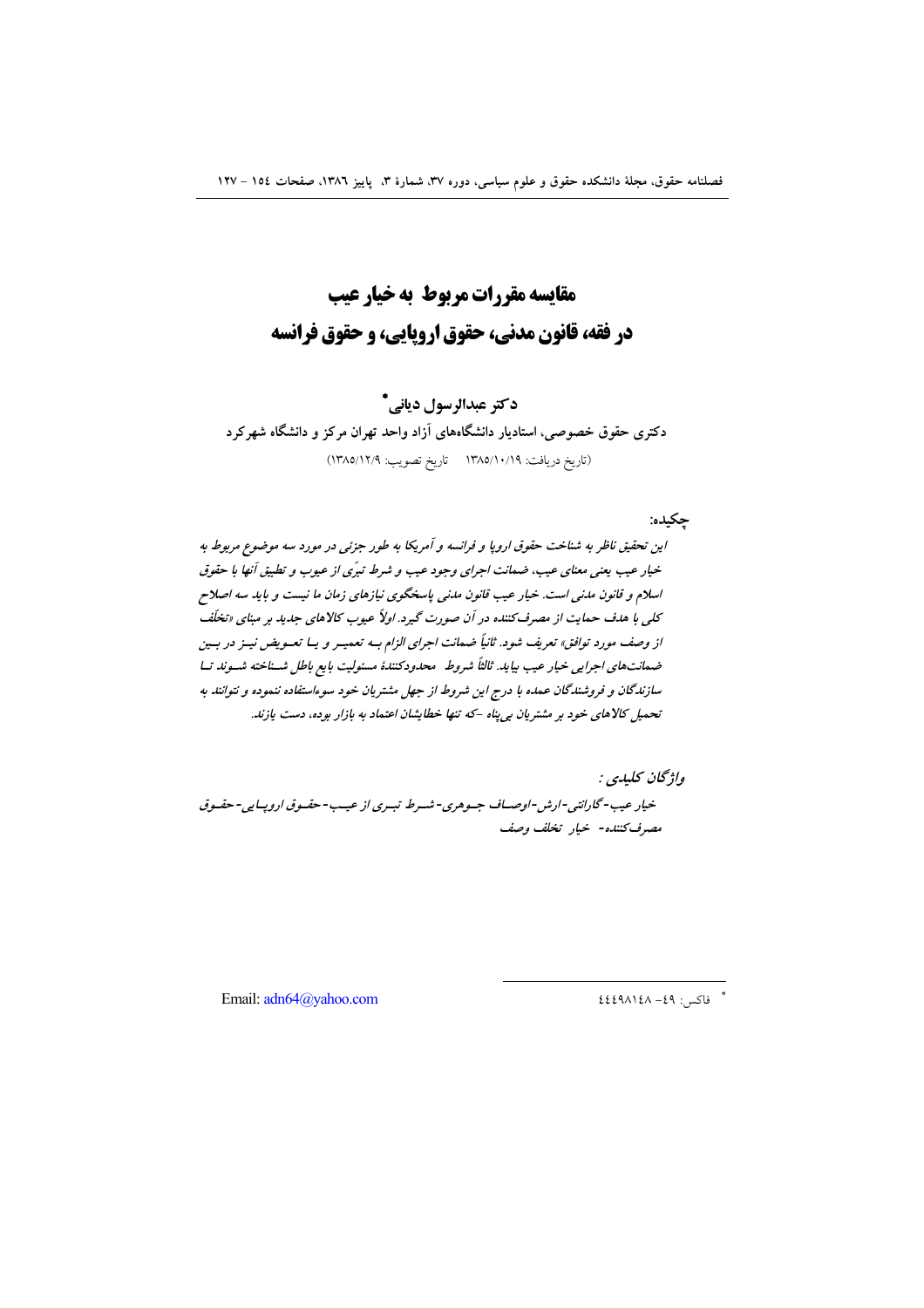#### مقدمه

از علل قانونی انحلال عقد، فسخ ارادی آن به جهت خیار است که از نظر شیخ انصاری به «ملکهٔ فسخ العقد» تعبیر شده (انصاری، خیـارات،۲) است. ده نوع خیـار در مـاده ۳۹٦ (ق.م.) و دو نوع خیار تفلیس در مواد ۳٦٣ و ٣٨٠ و خیار مائِفسدُ لیومه در ماده ٤٠٩ همین قانون آمـدهانــد. برخی از فقها با افزودن خیار شرکت و خیار تعذُر تسلیم، خیارات را به ١٤ عــدد رســاندهانــد (شهید ثانی، شرح لمعه،۳، ٥٠٨) که دو خیار اخیر در قانون مدنی نیامده هر چند تعذُّر تسلیم کلــی در مادهٔ ۳۷۲ نه به عنوان موجبی برای خیار که از موجبات بطلان عقد تلقی شده است. بحث ما در این تحقیق ناظر به خیار عیب با تاکید بر معنای عیب و نیز با توجه به اینکه فلـسفهٔ عمـدهٔ جعل خیار در غیر موارد اعمال حاکمیت اراده، جبران ضرر غیرعادلانه و غیرمتعارف به یکبی از طرفین عقد است، ببینیم آیا با فسخ عقد یا مطالبهٔ دفع ضرر میشود یا نه و ضـمن بررســی شروط مربوط به تبرَّى از عیوب یا عدم ضمان بایع در صورت عیب مبیع، در نهایـت راهحــل عادلانه خود را مطرح نماییم.

# بخش اول – خيار عيب در حقوق اسلام و قانون مدنى

در این بخش به سه سئوال عمده در قالب مفهوم عیب، ضمانت اجـرای عیـب و بررسـی امكان اسقاط خيار عيب قبل از پيدايش موجب آن مي پر دازيم.

## فصل اول – تعريف عيب

به نظر میرسد عیب در زبان عرب به معنای یک نوع «کمبود فیزیکی» بوده و در معنـای نقص، نقیصه، نقصان و منقصه است؛ با این تفاوت که نقص بیشتر به یک نــوع «عــدم کمــال» اطلاق می شود در حالی که سه واژهٔ اخیر به معنای همان کمبود مـادی و ظـاهری اسـت؛ لـذا عبارت «تكميل نقائص» صحيح نيست بلكه بايد گفت «رفع نقايص و تكميل نواقص». نُقَّـص و نواقص هر دو جمع نقصاند (المنجد) ولي در فارسي نواقص براي جمع نقص و بيشتر در امور اعتباری به کار میرود. اما «نقائص» جمع «نقیصه» است نه نقص. مثلاً برای کمبود عقــل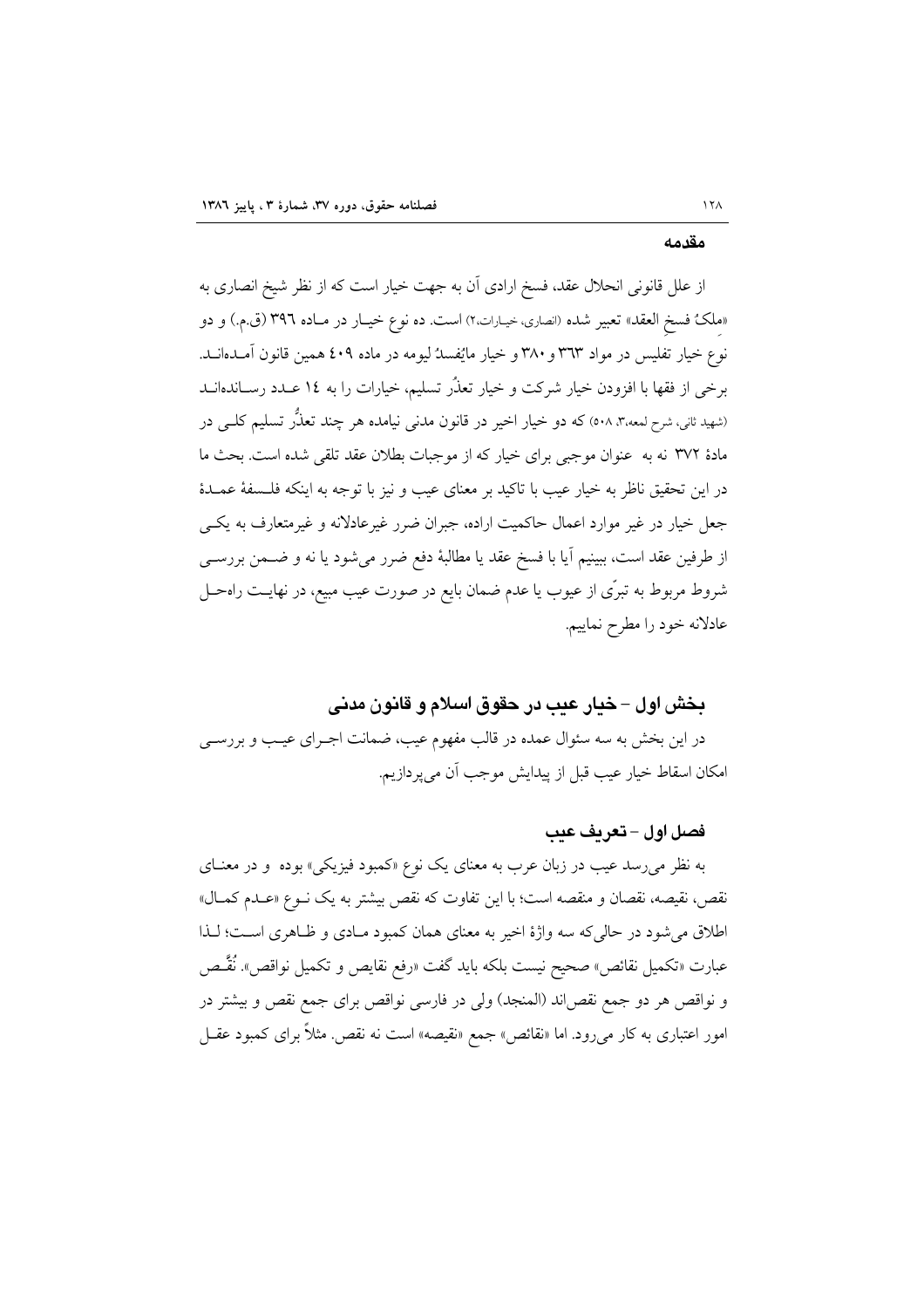كلمه نقص به كار مى رود نه نقيصه و يا نقـصان. در زبــان فرانــسه، واژههــاى défaut و vice (لاروس) هر دو در معنای فقدان، عدم کمال، عدم کفایت، اعم از امور اعتباری و امور واقعـی به کار میرود. مثلاً برای عیب اراده و یا فقدان شرایط ماهوی یا شکلی یک عمل حقوقی نیـز این دو واژه کاربرد دارند. در زبان انگلیسی هم واژهٔ defect در معنای عیب به کـار مــی رود. Patent defect به معنای عیب آشکار و Hidden defect به معنیای عیب مخفی است (Garrer, 1999)

#### ق*سم*ت اول —تعريف عيب در لسان فقها

در فقه، عیب با یک فرمول تقریباً مشابه –که از روایـت نبـوی برگرفتــه شــده–، اینچنــین تعريف شده است: «كُلَّما كان في اصل الخلقه فَزادَ اَو نَقَص َفَهُوَ عَيـبٌ» (نجفـي، جـواهر، ٢٣. ٢٥٨). همین تعابیر با تفاوت جزئی در کلام سایر فقهاء نیز دیده می شود. برخی داوری عرف را برای تشخیص این امر ملاک دانسته (سبزواری، کفایــه، ۱: ۷۵) و گروهی نقص و زیاده را نــاظر بــه امــر عینی تلقی نمودهاند (شهید، لمعه، ٤٧٤:٣). عدهای مثل شیخ انصاری با مداقّه بیشتر تشخیص همـهٔ مصادیق عیب را در قیاس با خلقت اصلی قابل بررسـی و احــراز دانــسته و در نهایــت بــرای تشخیص اَن وضعیّت متوسط نوعی مربوط به اَن جنس را ملاک دانسته و در این رابطــه بــه ضابطهٔ عرفی متوسل شدهاند که اگر عرف جنسی را از حدّ متوسط نوع آن پایین تر تلقی کـرد، آن جنس معیوب و اگر از حدّ متوسط بالاتر بود، آن جنس کامل است. لذا اگر گوســفندی در اثر رشد زیاد در حدّ یک گوساله بزرگ شود، هر چند زاید بر خلقت اصلی چیزی دارد ولــی چون عرف این چاقی زیاده بر حد را برای گوسفند صفت کمال می پندارنـد، عیـب گوسـفند محسوب نمي شود. وي در تكميل مي گويد: اگر بين «خلقت اصلي» و «حال اغلب افراد» – كه با تشخيص عرف ممكن است-، تعارضي پيش آمد، دومي مقدّم است يعنـي مــلاک «عــرف براي تشخيص حالت نوعيه متوسطه» ملاک قرار مي گيرد نه «خلقت اصلي» (انصاري، خيارات ٩١ گرجي مصاحبه). البته، براي تشخيص اين حالت نوعيه عرفيه، برخي فقها عيب موجب «نقيصان مال<sub>ی</sub> به مبیع» را ملاک شمردهاند (ذوالمجدین،۱٦۰).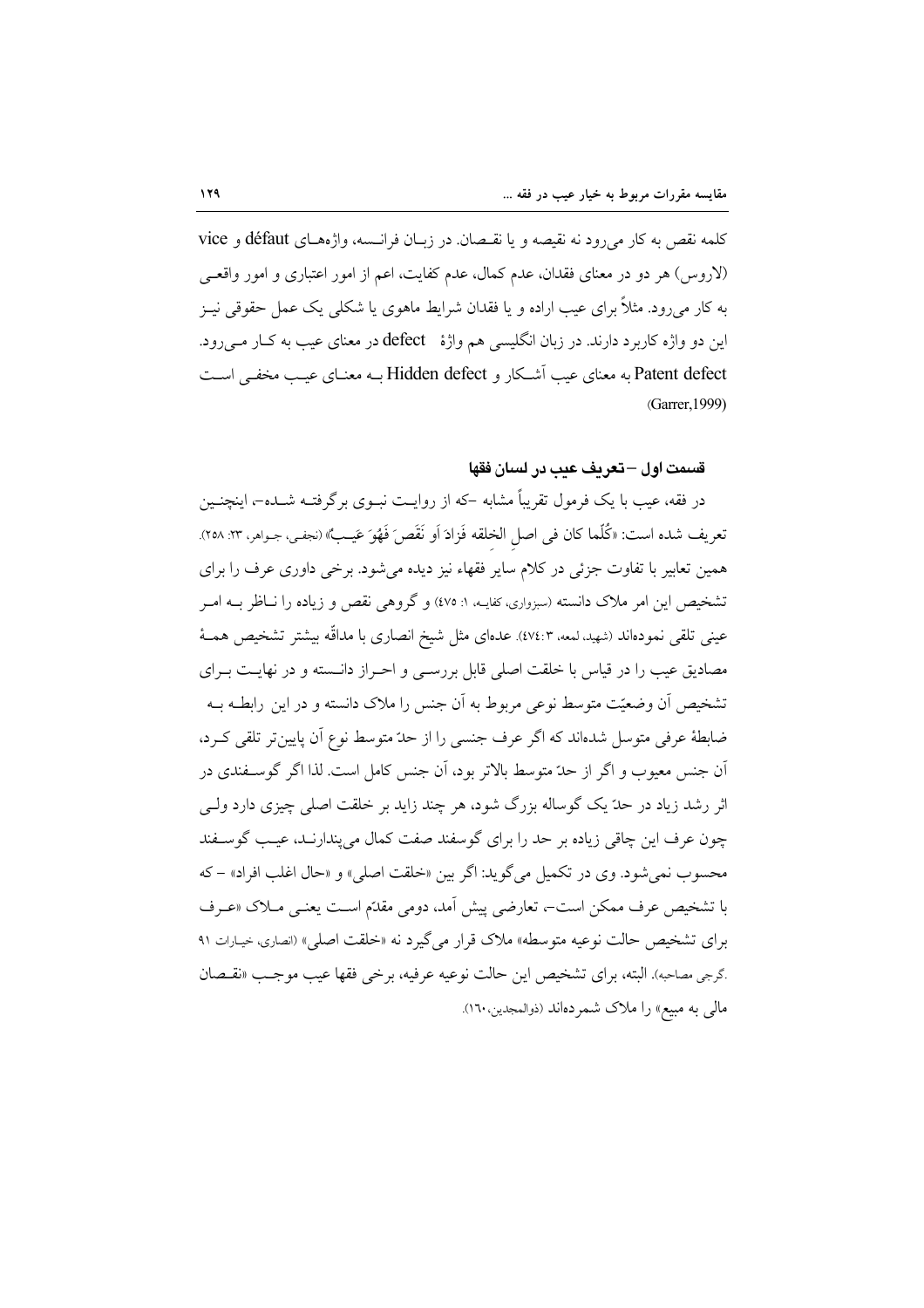ق*سمت د*وم– تعريف عيب در لسان حقوق دانان و قانون مدني

در غالب موارد تعریف فقهاء از عیب در تعریف حقوقدانان سنتی نیز دیده می شود. مــثلاً عبده عيب را «خـروج شـيء از مجـرا و خلقـت طبيعـي» دانـسته (عبـده ١٣٨١،١١مـا برخـي حقوقدانان متاخَّر با طرح ايراداتي به تعريف غالب فقهاء خواستهاند تعريف جديد منطبــق بــر کالاهای جدید دستساز بشر ارائه داده لذا در تعریف عیب عـلاوه بـر لـزوم چهـره نـوعی داشتن، «انگيزهها و هدفهاي ويژهٔ دو طرف» را دخيل دانستهاند. و گـاه تحـت تـاثير حقـوق غرب «انتفاع متعارف» گاه «نقصان در ماليت» را در تعريف گنجانــدهانــد (كاتوزيــان، قواعـد، ٥، ٧-٢٧٦). و در نهايت به دليل عدم پوشش تعريف براي همه مصاديق عيب، «نقـصان در اوصــاف مورد معامله» را عيب تلقى كردهاند (كاتوزيـان، ١٣٨٤:٦٥). اما قانون مدنى در مادة ٤٢٦ ايــن قــانون تشخيص عيب را به عهدهٔ عرف و عادت نهاده كه ممكن است بـر حـسب ازمنــه و امكنــه، مختلف شود.

## قسمت سوم – تمايز عيب از فقدان اوصاف

عيب با فقدان اوصاف مورد توافق طرفين شباهت بسيار دارد. اين شباهت به حدى اسـت که دایرکتیو اروپایی ۱۹۹۹ این دو مفهوم را یکسان تلقی نموده و لذا از تعریف سنتی که عیب را در معناي «نقص فيزيكي» يا «نقص تطابقي با مورد استفاده معمولاً مورد انتظار» مي<انــست، به كلي فاصله گرفته است. اين در حالي است در فقه اسلام، بــهطـور ســنتي، عــدم تطــابق بــا مشخصات مورد توافق طرفين، موجب خيار ديگرى تحت عنوان خيار تخلّف وصف يا خيار رؤیت میگردد. اما تخلّف از شرائط مبیع خود دو چهره دارد که در یک مورد موجب بطـلان بيع (الف) و در مورد ديگر موجب پيدايش خيار تخلّف وصف مي شود (ب).

#### الف– تمايز عيب موجب خيار عيب از اوصاف جوهري

در حقوق ایران و حقوق فرانسه برخی اوصاف برای مبیـع، وصـف اساســی هــستند کــه هرگونه اشتباه در مورد أنها، اشتباه در وصف جوهري تلقى شده فقدان أنها ًعقد را از اســاس باطل می سازد. این مطلب در مادهٔ ۲۰۰ قانون مدنی ایران و نیز مادهٔ ۱۱۱۰ قانون مدنی فرانسه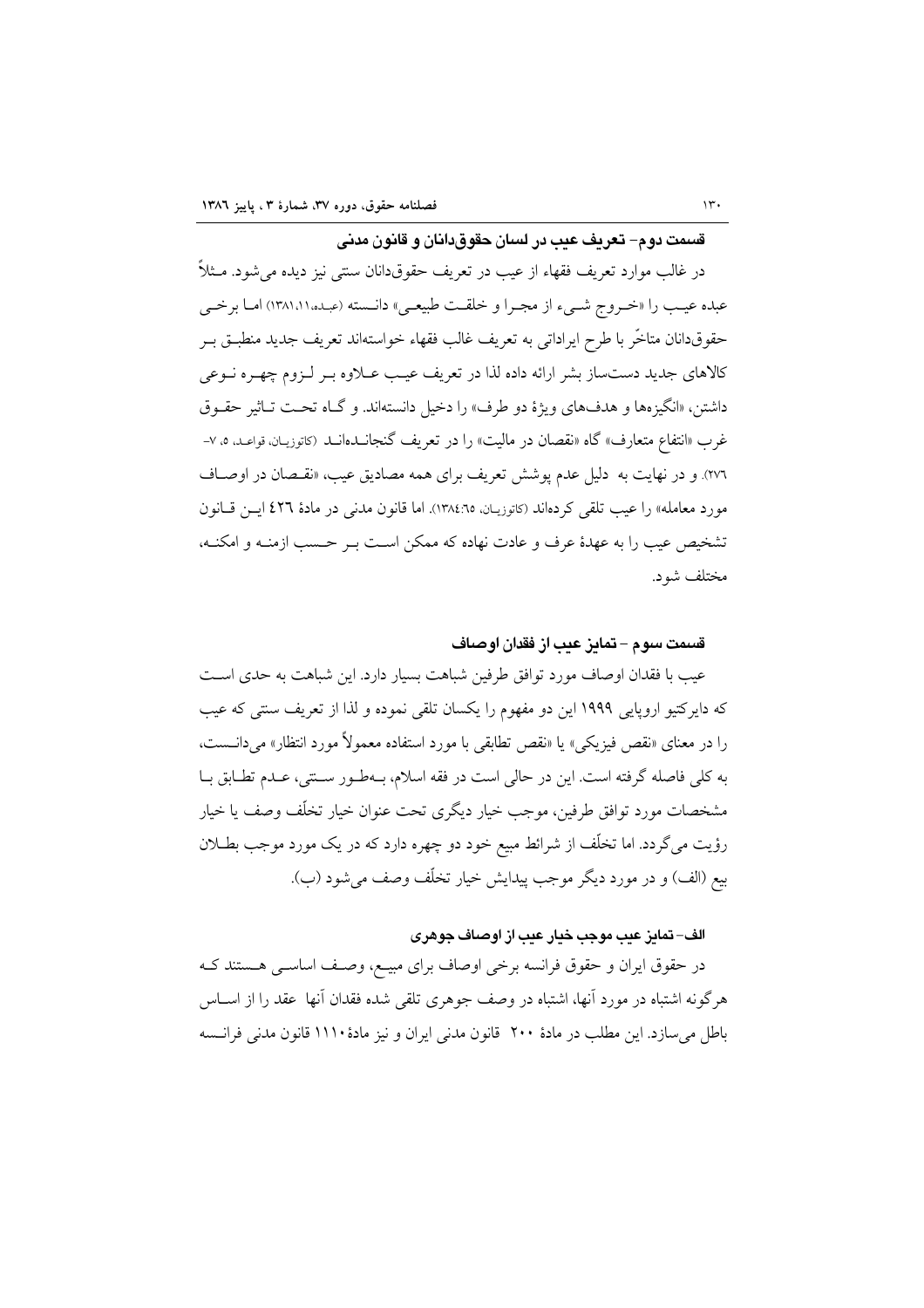آمده و حقوقدانان ما نيز به همين دليل فقدان اوصاف ذات<sub>ى ر</sub>ا عيب تلقى ننمودهاند (عدل<sub>ًا</sub> حقوق مدني، ٢٤٧). مبناي شرعي اين امر، همان قاعدهٔ معروف «ما قُصدَ لَم يَقَع و مــا وَقَــعَ لــم يُقــصـد» مي باشد. زيرا فقدان چنين مــاهيتي، موضــوع را دگر گــون مــي ســازد (كاتوزيــان، قواعـد، ج ٥، ٢٧٣). انصاری در بیع مکاسب به مورد دیگری اشاره میکند و آنرا نیز به مورد بالا ملحق می ســازد و آن جایی است که وصف و موصوف هویت واحد را تشکیل دهند بـه گونـهای کـه تفکیـک وصف از موصوف در عالم خارج ممکن نباشد. در این صـورت نیــز چنانچــه وصــف مــورد توافق مفقود باشد، در حقیقت، عقد بر موضوع مورد نظـر (دارای آن وصـف) واقــع نــشده و چنانچه مبیع عین معین باشد، فقدان وصف سر از بطلان عقد در می آورد. این عنوان کلی تر از وصف جوهري است زيرا ممكن است با ارجاع امر به عرف، امرى جـزء اوصـاف جـوهري نباشد ولي در ارادهٔ خريدار از اوصاف جوهري تلقي گردد.

ب– فرق عدت از فقدان وصف غيرجوهري

حقوق ما فقدان اوصاف غیرجوهری – که ماهیت موضوع معاملـه را دگرگـون نمـیکننـد، را موجب فسخ دانسته است. به هر حال، چنانچه شرط صفت، شرط کیفی باشــد و اشــتباهی در آن صورت گیرد و یا مبیع تحویلی غیر از آنچه مورد توافق طرفین بوده درآید، حسب مورد یا بیع را از اساس باطل مي كند و يا اختيار فسخ معامله را به طرف مقابل مي دهد. اگر وصف مذكور و يا مورد اشتباه، از موارد فوقالذكر در قسمت «الف» باشد، موجب بطلان ولي اگر ازجمله اوصافي باشد كه در ارادهٔ طرفین، «وصف اساسی» نبوده و از اوصاف ثانوی و فرعی محسوب گردد، در آن صورت موجب بطلان عقد نشده و فقط حق فسخ ايجاد مى نمايد. بايد گفت احكـام فــوق در خــصوص عين معين صادق است والا در خصوص مبيع كلي، بحث بطلان از همان اول مطرح نمي شود بلكه متعهدله يس از تعذر الزام متعهد به انجام تعهد، به فسخ به عنوان آخرين حربه رو مي آورد. وصف کمّی نیز ۳ چهره دارد:

– اگر مبیع با وصف کمی آن در ارادهٔ خریدار رابطهای به نحو وحدت مطلوب داشته مثل وصف ٣X٤ برای فرش که برای اطاق ٣X٤ خریدار تهیه می شود، نیز ملحق به صورت مذکور در قسمت «الف» مي باشد. يعني عدم امكان تفكيك وصف از موصوف سر از بطــلان بيــع در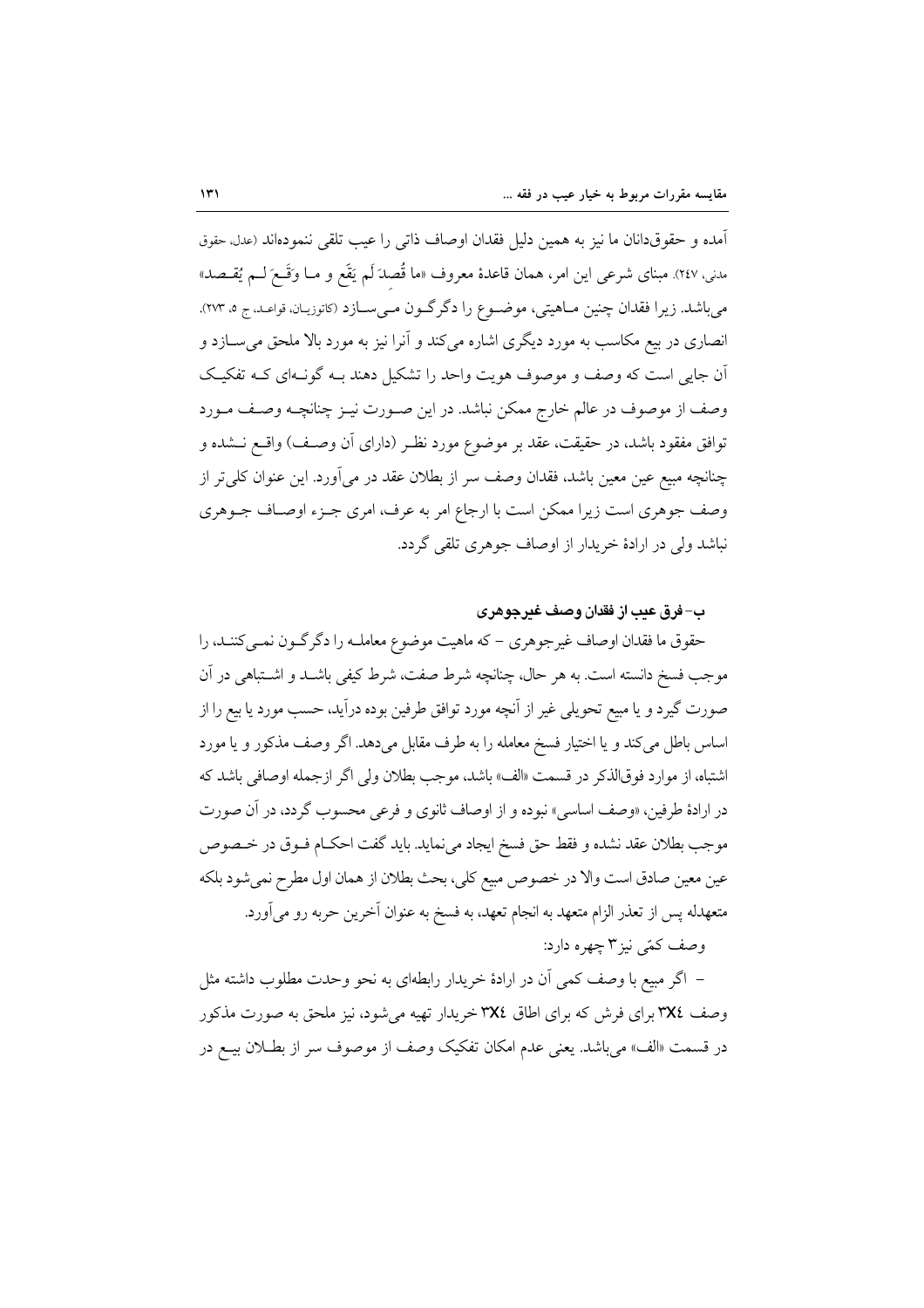می آورد. البته نباید مثال فوق را با مثال ماده ۳۸۵ (ق.م.) مخلوط کرد که در آنجــا قــانونگــذار حق فسخ را قائل شده است. ماده فوق ملحق به مورد بعد است که وصف کمی، قیـد فرعــی مبيع است.

– اگر ارتباط وصف کمی و موصوف به صورتی باشد کـه وصـف در ارادهٔ خریــدار قیـد فرعی قلمداد شود و هویت یگانه با خود مبیع نداشته باشد، در اینجـا فـسخ عقـد بــه عنــوان راهحل برای تأمین نظر خریدار ناراضی از مبیع خواهد بود.

– صورت سوم در جایی است که موصوف قابل تجزیه بوده و هر کدام از اجزاء مبیــع در قبال جزئی از وصف کمی بتوانند قرار گیرند که در این مورد، فسخ، در کنار مطالبهٔ ارش قابل تصور است. مثل خرمن گندم به شرط دو تن بودن.

برای فهم یکی از سه صورت فوق، «الفاظ قـرارداد» و «طبیعـت مبیــع» مــیتواننــد بیــانگر وابستگی وصف و موصوف یا عدم آن باشند. از کلمهٔ «حدوداً» در متراژ زمـین مـیفهمـیم در نظر خریدار مبیع از قسم اول نیست و باید حسب مورد سراغ قسم دوم و یــا ســوم رفــت. از الفاظي چون «از قرار متري فلان مبلغ» ميفهميم كه مبيع تجزيهپذير بوده و به ازاي هر جزيــي از ثمن، قسمتي از مبيع قرار گرفته است. «ماشين اَبي رنگ» نيز بيــانگــر وابـــمتگي وصــف و موصوف است و فقدان وصف به معناى فقدان موضوع بوده و عقد باطل اسـت. در حقيقـت در ارادهٔ خریدار در مثال فوق وصف آبی بودن ماشین وصف اساسی است هر چند نوعاً ایـــن وصف اساسی تلقی نگردد.

این خیار نوعی خیار تخلف وصف موضوع مواد٤١٠ تا ٤١٤ (ق.م.) از خیار عیب به کلی متفاوت است هر چند با قوانین جدید جامعهٔ مشترک تطبیق دارد.

# فصل دو م – ضمانت اجرای عب در لسان فقه و قانون مدنی

ماده ٤٢٢ (ق.م.) به تبعيت از فقه در جايبي كه موجب خيار عيب ثابت باشد، اساساً فــسخ عقد يا مطالبهٔ ارش را به عنوان ضمانت اجرايي موثر ضرر غيرمتعارف پيش بيني نموده است و به محض اثبات عيب ثابت است. بديهي است در كنار حق فسخ، و يا مطالبه ارش، حق الــزام به پذيرش آثار عقد نيز براي ذيالخيار موجود است. بنابراين، طرف ديگر عقد نمـي توانــد بــه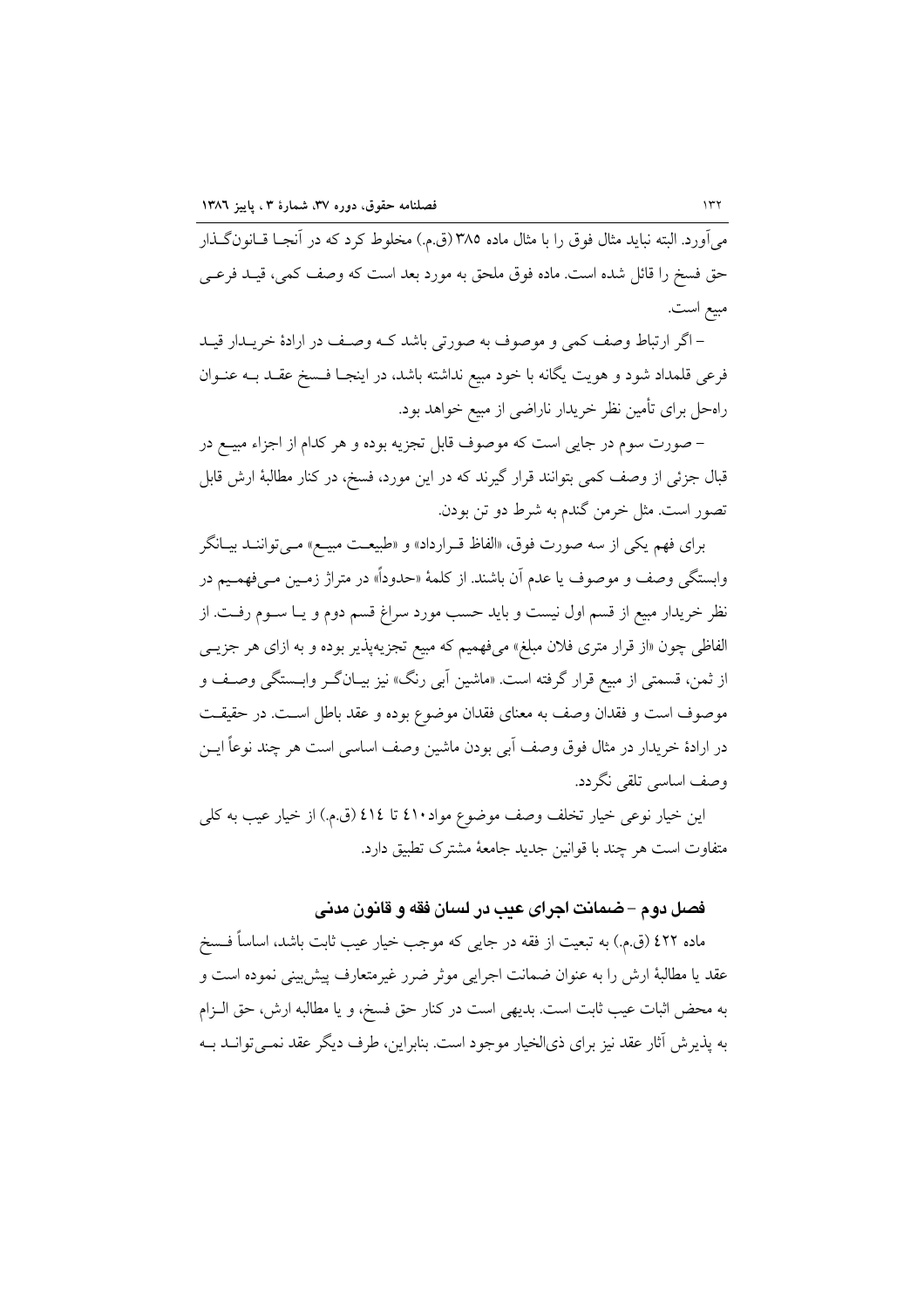دلیل پیدایش موجبی از موجبات خیار، عقد را متزلزل بداند. همچنین ذیالخیار نمـیتوانــد در مدت عاقلانهٔ اعمال خیار، از این حق خود استفاده ننماید و آن را به عنوان اهـرم فــشار علیــه طرف دیگر به کار بندد. در حقیقت، عدم اعمال به موقع خیار ممکن است به منزلــه اقــرار بــه لزوم عقد و يا اسقاط حق خيار فسخ تلقى شود. اما أيا فسخ عقد يا مطالبه ارش با فرمولي كــه در ماده ٤٢٧ در مورد خيار عيب آمده تا چه حد بر نصفت قضائي استوار است؟

حق فسخ به تنهایی نمی تواند طریق جبران خسارت وارده بر ذیالخیار باشد زیرا نوسانات قیمت ناشی از اعتباری بودن ارزش اسکناس و بی|رزش شدن وجوه رایــج و طــولانی شــدن دورة اعمال خيار با زمان انعقاد عقد، جبران واقعي خسارات را با مانع مواجه مي سـازد. البتــه، این اشکالات در جائی که انعقاد عقد و زمان اعمال خیار، نزدیک باشند و یا بالا رفتن قیمت، اختلاف ناشی از قیمتهای این دو زمان را پوشش دهد، بروز نخواهد کرد زیرا در فرض اول خسارتی وارد نمیشود و در فرض دوم بالا رفتن قیمت، خریدار را از درد سـر طـرح دعـوی و فسخ عقد منصرف خواهد كرد. اما در مواردي كه نوسان قيمت زياد باشد، به نظر نمي رسد فسخ عقد تنها راه جبران خسارات وارده بـر ذيالخيـار باشــد. مــثلاً اگــر كــسى منزلــي را در زمــانـي خریداری نماید و پس از مدتی متوجه شود که در طرح شهرداری قرار داشته است، اگر در ایــن فاصله زمانی قیمتها افزایش یافته باشد، فسخ عقد برای وی تـامینکننـدهٔ ضـرر وارده نیـست. يعني اگر عقد را فسخ نمايد و كاهش ارزش پول خود را نيز مطلبه كند، شايد بتوان قائل شد ك فسخ عقد ضرر وارده را جبران نمايد. لذا فلسفهٔ جعل خيار– كـه جبـران ضـرر غيرمتعــارف بـر متعاملین است– عقیم می ماند.

اما مطالبهٔ ارش با فرمول مادهٔ ٤٢٧ (ق.م.) هر چند می تواند تــا حــدی راهحــل عادلانــهای برای جلوگیری از ضرر ارائه دهد ولی برای دفع کلی ضرر کافی نیست زیرا ممکن است ک ضرر وارده از طریق ارش جبران نشود. به خصوص اینکه وفتی مـاده ٤٢٩ (ق.م.) در مـوارد تلف، انتقال مبیع به غیر یا ایجاد تغییر در مبیع، جبران ضـرر متعـین در مطالبـهٔ ارش اسـت و مشتری از حق فسخ محروم است. البته فرمول ماده ٤٢٧ این حسن را دارد که نـسبت قیمـت صحیح و معیب در زمان تمسک به خیار به عنوان نسبت میزان قابل کـسر از قیمـت مبیــع در زمان عقد را به مشتری قابل پرداخت دانسته امری که دفع ضرر را به حداکثر میرساند ولـی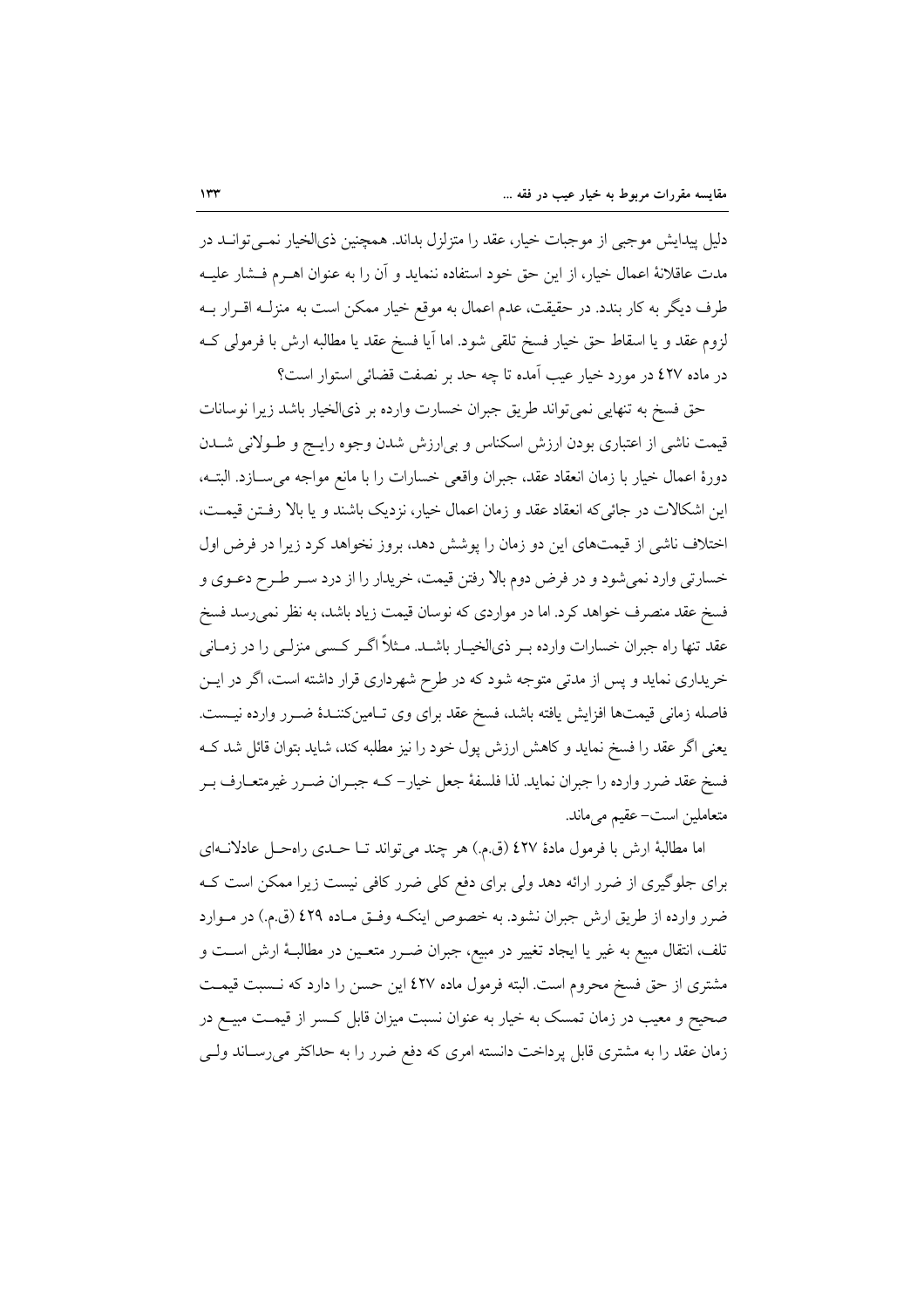دافع کلی اَن نیست زیرا ممکن است مشتری فقط از طریق فسخ عقــد بتوانــد ضــرر خــود را جبران كند.

## قصل سو م –شرط تبرّي از عبوب

مساله سوم از بین مطالب مربوط به خیار عیب که این تحقیق به آن میپردازد، موضوع شرط تبرّي از عيب يا عدم مسئوليّت ميباشد. راجع به ماهيت اين شرط رايج از نظـر انــواع ســـهگانــه شروط نتيجه، فعل يا صفت بايد گفت اگر منظـور از آن، عــدم ضــمان – در جــايـي٤ــه قاعــدتاً ضمانآور است– باشد، باید آن را نوعی شرط نتیجه بدانیم. با این استدلال که چون ضـمان یـک عمل حقوقی است که همزمان با خود عقد بیع به وجود مییابد، نفی آن نیز نوعی شــرط نتیجــه خواهد بود. اما اگر منظور از آن، عدم اقدام قضایی علیـه طـرف دیگـر– در جـاییکـه شـخص مسئول قلمداد مىشود– باشد، اين شرط را بايـد نــوعى شــرط فعــل منفــى بــدانيم. ولــى عــدم مسئوليت في نفسه نمي تواند متصف به فعل يا عدم فعل شود. بنابراين، نفي ضمان، شــرط نتيجــه خواهد بود ولي نفي اقدام قضايي يا عدم اقامه دعوى، نوعي شرط فعل منفي خواهد بود. اما مادهٔ ٤٣٦ (ق.م.) به تبعيت از فقه، شرط تبرى از عيوب را نوعي اسقاط حق مالي تلقى و آن را جــايز دانسته است.

#### بخش دوم – ضمانت عيب مخفى در حقوق فرانسه

با انعکاس حقوق رُم قديم با مداخله دوما و يواتيه در قـانون مـدني فرانـسه سـال ١٨٠٤، نظامی برای حمایت از خریدار در مواد ۱٦٤١ تا ١٦٤٩ تحت عنوان «ضمانت از عیوب مخفی مبیع» پیش بینی گردید که بهتر بود «ضمانت علیه عیوب مخفی» نامیده می شد. این ضـمانت را بايد از ضمانت عدم تعلق حق غير و انتقـال كامـل حـق مالكيـت (ضـمان درک) تمييــز داد. همانطوری که ضمانت از عیوب مخفی به نوبه خود از ضمانت قراردادی متمـایز مـی شـود. ضمانت از عيوب مخفى يک نوع ضمانت قانوني است که بنا به حکم قانون بر بـايع تحميــل گردیده در حالی که ضمانت قراردادی و مدت آن تابع قرارداد فیمابین است و برای پوشش عيوب عارض بعد از بيع، در مهلت آنست. البته، معمولاً فروشندگان با درج ضـمانت قــانونـي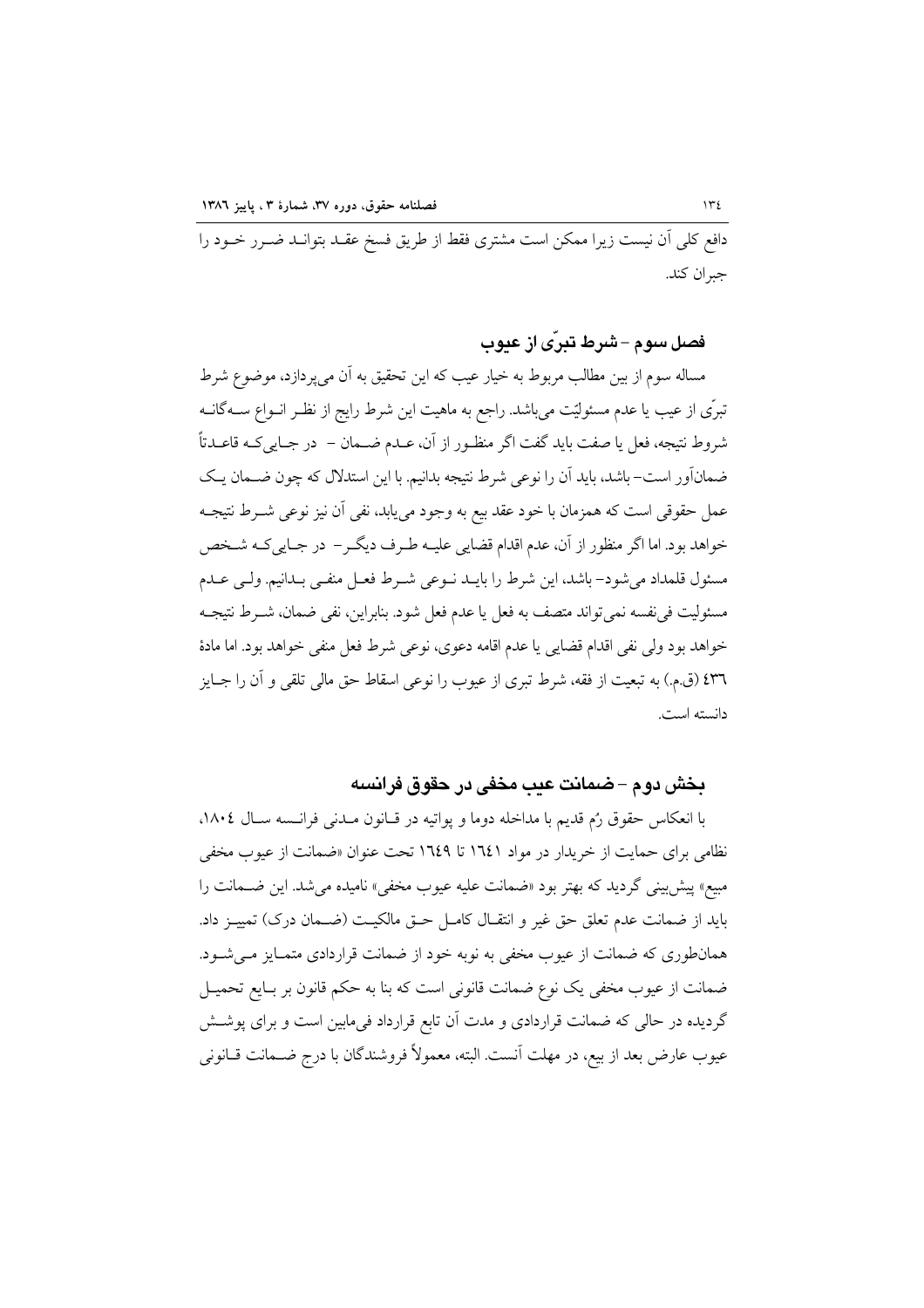خود را بی نیاز از ضمانت عیوب مخفی می سازند و این است که با توجـه بــه اینکــه در اکثــر قراردادهای فروش، ضمانت قانونی نیز وجود دارد، موثراً و عملاً نیازی به تمسک بــه قواعــد ضمانت قانونی از عیوب مخفی پیش نمی آید. یعنی با طرح دعوای ضمانت قراردادی، خریدار خود را بی نیاز از دعوای ضمانت قانونی می یابد. اما با اینکـه حقـوق تعهـدات از پایــدارترین شاخههای حقوق مدن<sub>ی</sub> است، در فرانسه هم ضمانت عیوب مخفی مبیع با دایرکتیو <sup>۱</sup> اروپــایی ۱۹۹۹ تغییرات عمدهای پیدا کرد و هم قوانین مربوط به ضمانت قراردادی. قواعد مربـوط بـه ضبعانت قبراردادی در قالب ضبعانت تجباری مبواد L-211-15 تنا L-211-17 کید مصرف کننده را به خود اختصاص داد. در حقیقت، جامعیهٔ میشترک اروپیا در سیال ۱۹۹۹ سا هدف حمایت از مصرفکننده، تسهیل مناسـبات بازرگـانی و تـسریع چـرخش کـالا در بـین کشورهای عضو با بههم نزدیک ساختن قوانین آنها کشورهای عضو را مجبـور کـرد قواعـد داخلی مربوط به این دعوی در حقوق خود را اصلاح کنند. دولت فرانسه با کسب اختیار قبلی از مجلس در تبعیت از دایرکتیو فوق، با تاخیر دو ساله، در ۱۷ فوریه ۲۰۰۵ قواعد مربـوط بـه دعوای ضمانت عیوب مخفی مبیع را دستخوش تغییرات عمدهای نمود. این قواعد توسط یک بخشنامه دولتی (بخشنامه، ۲۰۰۵) وارد شد. تعهد به ضمانت قانونی را قبل از سـال ۲۰۰۵ (فـصل اول) و بعد از این سال (فصل دوم) به طور جداگانه به بررسی می گیریم:

# فصل اول – تعهد به ضمانت عيوب مخفى مبيع قبل از سال ٢٠٠٥

در حقوق فرانسه از فروشندگان حرفهای این انتظار مـی(ود کــه جـنس فروختــه شــده از هرگونه عیبی مصون و باصطلاح دارای ویژگ*ی کالای تجارتی ب*ـوده و بــرای اســتفاده منتظــره مناسب باشد. بایع باید این امر را در بدو فروش تضمین یا گارانتی نماید. گــارانتی در ترجمــهٔ

<sup>&#</sup>x27; – Directive در کنــار décision و règlement یکــی از ســه منبــع الــزامآور در حقــوق اروپــایی اســت. règlement يا دستورالعمل به خلاف دايركتيو قابليت اجرايى مستقيم دارد. دايركتيو فقط چارچوب قانون است که اتحادیهٔ اروپا ً معین و به کشورهای عضو مهلت میدهد تا حقوق داخلی خود را با اهـداف اَن منطبـق نماینـد. قبلاً از آن به بخشنامه تعبیر شده که معادل مناسبی نیست. اخیراً در ماده ۲٤۹ معاهدهٔ تشکیل جامعه مشترک اروپــا – که جایگزین ماده ۱۸۹ قدیم آن خواهد شد، عبارت «Loi-cadre européenne» پیشنهاد شده است. در ایــن معنا، بايد دايركتيو را «چارچوب- قانون اروپايي» ترجمه نمود.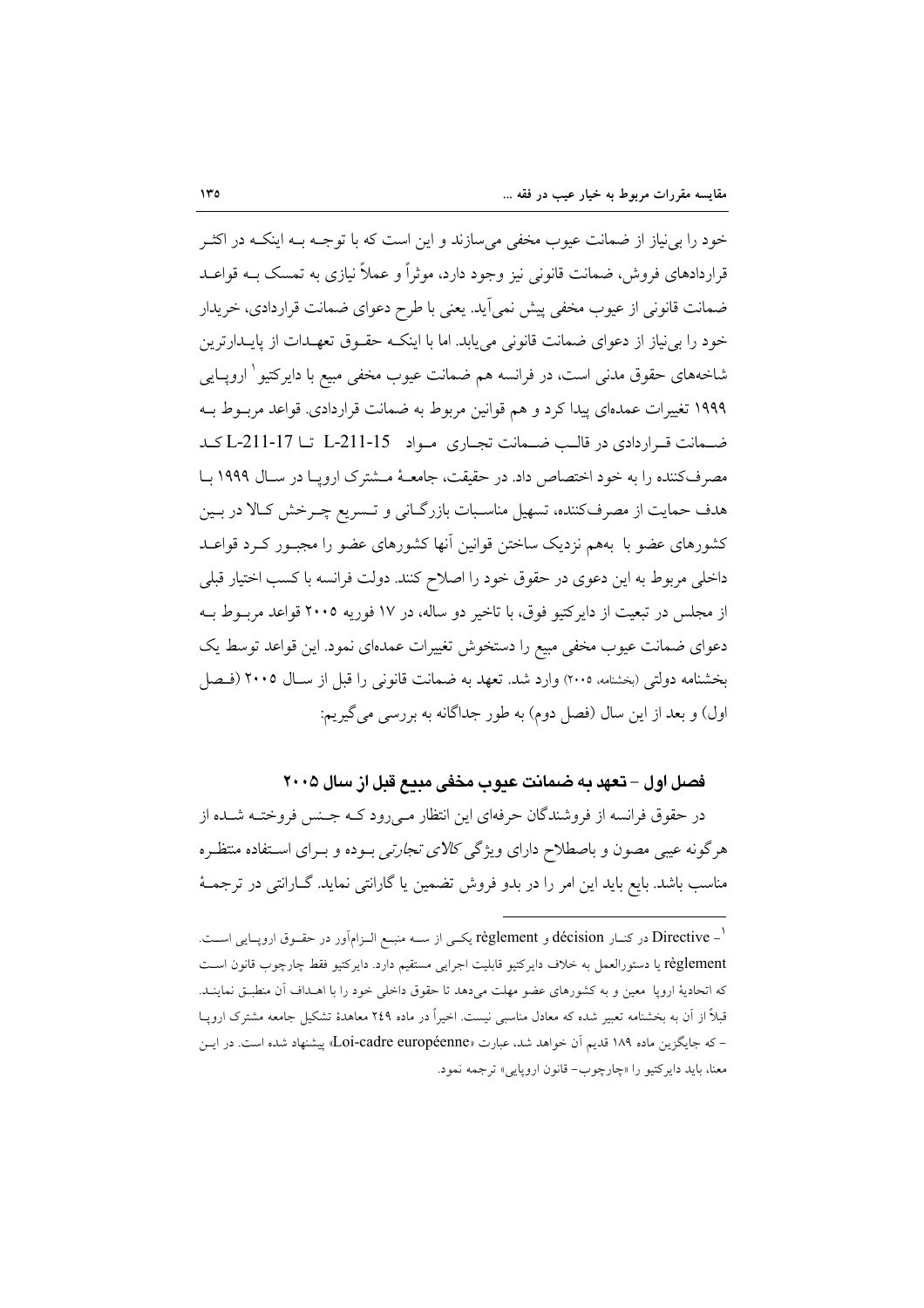.<br>فارسي به «تضمين» يا «ضمانت» تعيير شده و برگي كه حاوي تعهدات مربوط به آن است، در قالب «ضمانتنامه» از آن یاد میشود. معمولاً واژهٔ گارانتی به تعهداتی اطلاق میشـود کــه بـر عهدهٔ یک فرد فارغ از خطای وی گذاشته می شود (Stark, 1947). در حقـوق فرانــسه هــم بــه ضمانت قانونی از عیوب مخفی مبیع و هم به ضمانت قراردادی عیوب بعد از عقد – که به آن گارانتي تجارتي نيز گفته مي شود– واژهٔ گارانتي اطلاق مي شود، ولي در آمريکا براي ضــمانت قراردادی، واژهٔ وَرَانتی را به کار می برند. در کشور ما هم این واژه برای عیــوب بعــد از عقــد، مصطلح شده است. البته، دایر کتیو ۱۹۹۹ واژهٔ گارانتی را در معنای وَرانتی بـه کـار بـرده اسـت یعنی منحصراً این واژه را در معنای ضمانت قراردادی یا تجاری استعمال نموده و برای حقوق قانونی که برای مصرفکننده به رسمیت می شناسد، منظور ننموده است. ولی فرانسه در تطبیق قانون خود با این دایرکتیو، از آن تبعیت ننمود – و همانطور که گفتیم– به طور سنتی ضمانت از عیوب مخفی مبیع را در قالب ضمانت قانونی و ضمانت از عیوب عارض بعد از عقد را در قالب ضمانت قراردادی و تابع ارادهٔ مشترک طرفین دانست. ما نیز در مطالعات خود از همــین شيوه تبعيت مي نماييم.

اما مفهوم ضمانت قانونی که در مواد ۱۳٤۱ به بعد کدسیویل آمـده، و همچنـین ضـمانت قراردادی، به تدریج با رشد روزافزون تکنولوژی و نیاز به حمایت از مصرفکننده، در حقــوق فرانسه جایگاه ویژهای را به خود اختصاص دادهاند.

وفق مادهٔ ۱۳٤۱ کد سیویل، «بایع مکلف به ضمانت مبیع است از جهت عیوب مخفـی آن که منجر به مناسب نبودن مبیع برای استفاده عادتاً مورد انتظار شود یا آنقدر مورد استفادهٔ عادتاً مورد انتظار را تقلیل دهد که معلوم شود خریدار در صورت علم بدان عیوب یا اصلاً مبـادرت به خرید مبیع نمی کرده، یا بهای کمتری را از آن بابت می پرداخته است».

ضمانت قانونی در تعریف فوقالذکر-که توسط قانون بر بایع تحمیل میشود- شـرایطی دارد که اجمالاً متذکر میشویم زیرا قصد داریم فقط «مفهوم عیب» و «ضمانت اجرای ناشی از تخلف از مفاد ضمانت قانونی» و در نهایت شرط اسقاط این تعهد یا برائـت از عیــوب را نیــز مطالعه كنيم.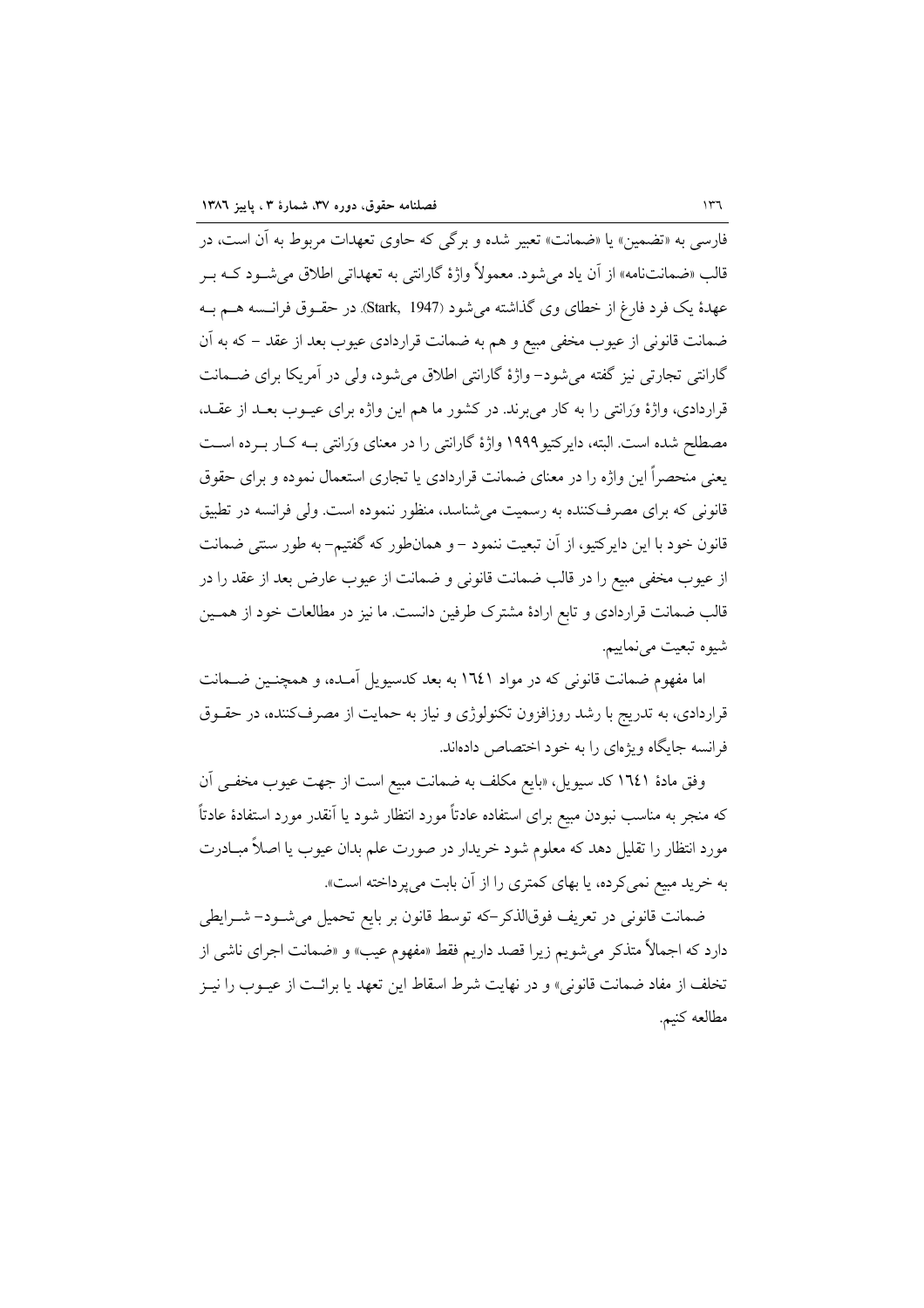۱– دعوی مبتنی برگارانتی عیوب مخفی باید در یک مهلت محدود اقامه شود که از جمله شرایط *ماهوی و غیر قابل انفکاک این دعوی می باشد (ماده ۱*۱۶۸ کد سیویل).

۲– عیب باید در حین خرید از دید خریدار *«مخفی»* بوده باشد؛ لذا اگر بایع ثابت کند کـه خریدار عالم به عیب بوده، تکلیفی در برابر وی ندارد. در این وضعیت، خریدار مـی توانـد، در صورت وجود شرایط، دعوی خود را بر مبنای دیگری مثل دعوی مبتنی بر عدم تطابق کالا بــا مورد استفاده مورد نظر، اقامه و ثابت کند که عیب موجود در مبیع استفاده نوعاً منتظَر را تنــزل میدهد. محاکم فرانسه عیبی را که خریدار صلاحیت و تخصص لازم حرفهای در جهت كشف آن نداشته باشد، نيز مخفى قلمداد كرده و در راستاي حمايت از مـصرفكننـده، شــرط خلاف ضمانت قانونی در قراردادهای افراد حرفهای و غیرحرفهای را ممنـوع و خــلاف نظـم عمومی تلقی کردهاند دستورالعمل شماره ٧٨–٢٤ مورخ ٢٤ مـارس ١٩٧٨ در مـورد شـروط تحمیلی همین امر را مقرر میدارد. لذا محاکم فرانسه مادهٔ ۱۳٤۳ –که ناظر به مـشروعیت ایـن شروط است– را ناظر به قراردادهای بیع بین دو فرد حرفهای یا دو غیرحرفهای (البتّه بــا عــدم وجود تدلیس) دانستهاند. یعنی فرد حرفهای را عالم به وجود عیب و دارای سوءنیت فـرض کردهاند که نمیتواند شرط خلاف گارانتی قانونی را در قـرارداد بیـع خـود درج نمایـد. البتـه فرض قانونی فقط در مرحله دعوی مدنی دارای اثر است، لذا نمیتوان از این تشابه، مسئولیت كيفري بايع را نيز مطرح ساخت.

٣-شرط سوم این دعوا آنست که عیب باید از دید بـایع نیــز مخفــی باشــد والا عــلاوه بــر مسئولیت مدنی، مسئولیت کیفری وی نیز مطرح مـیگـردد و مجـازات مـدنی آن نیــز شــدیدتر خواهد بود. بدین صورت که علاوه بر بر گشت دادن بهای دریافت شده، تمـامی خـسارات وارده به خریدار نیز باید جبران شود، در حالی که در صورت جهل به عیب، تنها در قبال مبلغ دریافت شده و همچنین خساراتی که از جهت فروش به خریدار تحمیل نموده، ضامن مـیباشــد (مــواد ١٦٤٥و ١٦٤٦ كد سيويل). روية قضايي در بعضي موارد شدت عمل بيشتري نشان داده و نفس عرضهٔ کالای ناقص به بازار را خطای فاحش تلقی نموده و بنا بر اصل تشبیه خطای فــاحش بــه تدلیس، طبق ماده ۱۱۱٦ بایع را محکوم به پرداخت تمام خسارات وارده به خریدار نموده است.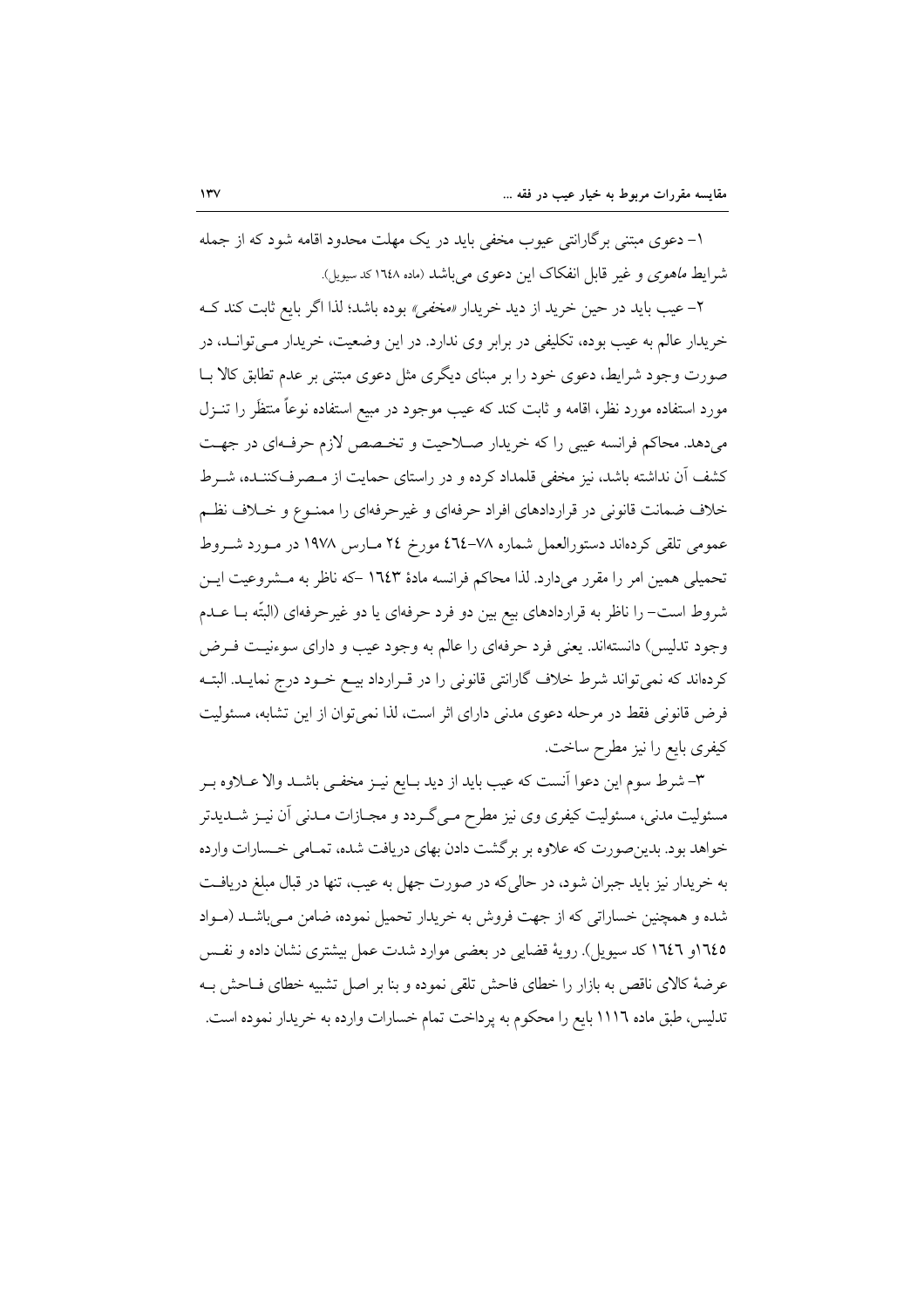بايد گفت مهلت ضمانت قراردادي (يا وَرَانتي حسب عرف بازار مـ)، از زمـان خريـد كـالا آغاز می شود در حالی که مهلت ضمانت قانونی از زمان کشف عیب کالاسـت. ایـن دو مهلـت، می توانند حتی بدون شرط ویژهای درضمن قرارداد، هـر دو در کنـار هـم وجـود داشـته باشـند (دیوانءالی، ۲ مه۱۹۹۰). البته، خود دعوای ضمانت قانونی به هیچ مهلتی مقید نیست بدین معنی كه در صورت كشف عيب حتى پس از گذشت زمان طولاني از زمان انعقاد عقد نيز حق طــرح دعوای ضمانت قانونی برای خریدار وجود دارد مشروط بر اینکه ثابت کند عیب در زمان انعقـاد عقد وجود داشته و نتيجهٔ استهلاک مبيع نمي باشد. به محض علم خريدار به وجود عيـب، حــق اقامهٔ دعوی توسط وی مشروط به «*مهلت محدود» می گر*دد که حد آن در رویهٔ قضایی تا ۱۲ماه بود (دیانی،۲۰۰۰، ۲۲۵) ولی بعد از بخشنامهٔ ۲۰۰۵ این مهلت تا دو سال طولانی شده اسـت بــا ایــن تفاوت که به جای اینکه مهلت آن از تاریخ «کشف عیب» محاسبه شــود، از تــاریخ «انعقــاد بیــع» منظور گردیده است. مهلتدار شدن حق طرح دعوی موجب شد که تصور شود قواعد دایرکتیو به خصوص در مورد كالاها دير مصرف، منافع كمترى براي مـصرفكننـده دارد. ايـن بـود كـه قانونگذار فرانسوی قواعد مربوط به دعوای ضمانت از عیـوب مخفـی مبیـع را در کـد سـیویل دست نخورده باقی گذاشت و فقط در ماده ۱٦٤٨ آن مهلـت محـدود را بـه ٢ سـال ارتقـاء داد. بدیهی است برای دادن امتیاز بیشتری به مصرفکننده نسبت به دایرکتیو، این مهلت را بـه جـای اينكه از تاريخ وقوع بيع احتساب نمايد، از تاريخ كشف عيب لحاظ نمود. زيرا «مهلت محـدود» مندرج در ماده ۱۳٤۸ سابق نیز از تاریخ کشف عیب محسوب میگردید.

اما مهلت ضمانت قراردادی یا تجاری تابع نظر بـایع بـوده و حـسب اطمینـان بــه کــالای عرضه شده خود و یا ضرورت جلب مشتری این مهلت را طولانیتر میکند. معمولاً ضمانت قراردادی حقوق و مزایای بیشتری نسبت به گارانتی قانونی تضمین می نماید و علاوه بر عیب مخفی موجود در هنگام بیع، بعضاً عیوب آشکار یا عارض بعد از عقد، تهیــه قطعــات یـــدکی، تعمیر در محل واقع شدن کالا را نیز میتوان ضمن گارانتی قراردادی پوشش داد. در طرف بـایع و یا سازنده نیز، این ضمانت برای آنها سودمند است چرا که به آنها این امکان را میدهــد کــه از عیوب احتمالی کالای خود آگاه شده و در ارتقاء کیفیت آن کوشیده و برطرف کردن سریع عیب را وسیلهای برای افزایش اعتبار تجارتی خود، بدانند.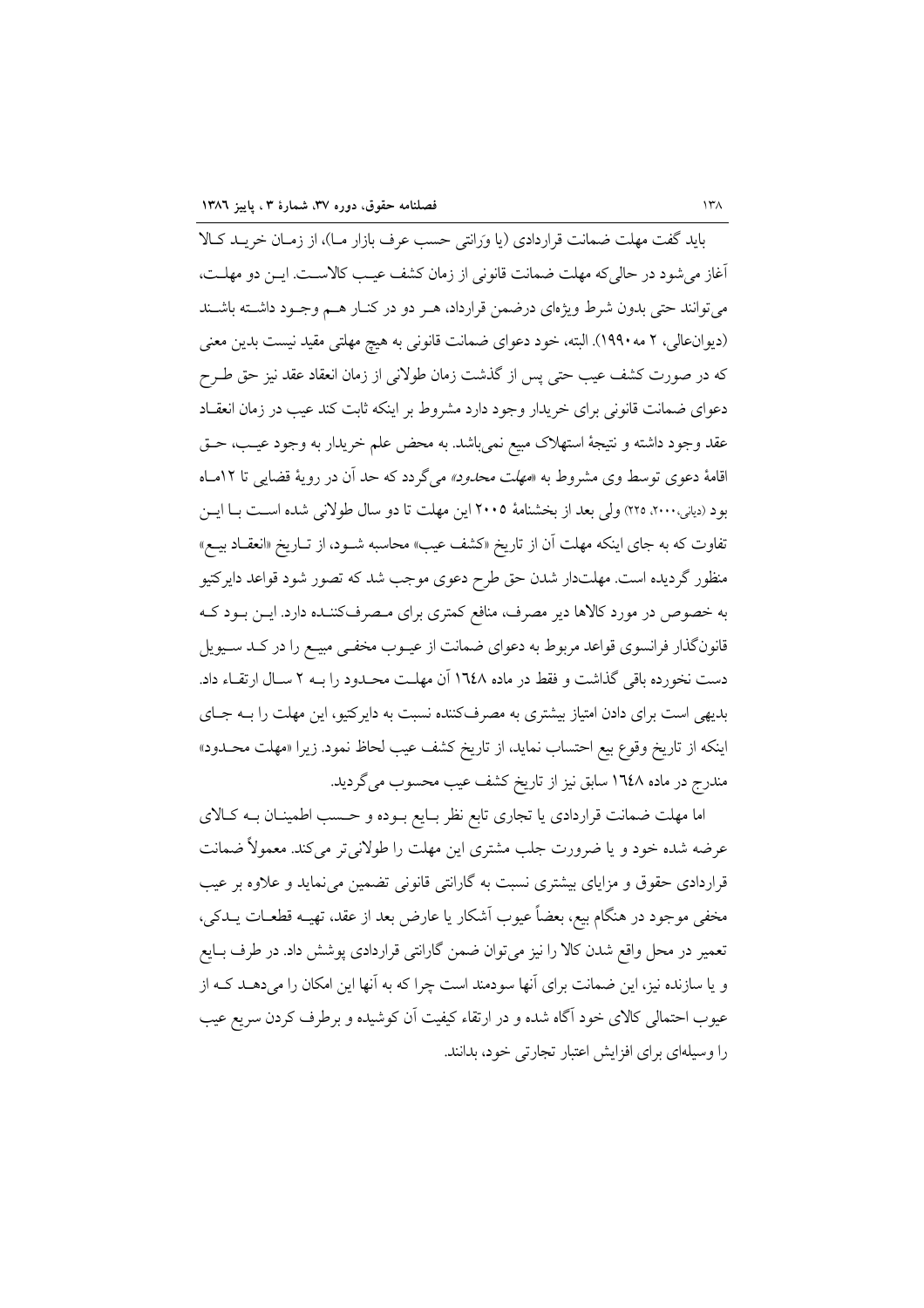محاکم فرانسه برای حمایت از مصرفکننده در مواردی که بایع برای فرار از این ضــمانت کاری کند که مهلت آن سپری شود یا ظهور عیب در طول مدت ضمانت باشد ولی دعوی در خارج از این مدت اقامه شود حتی بعد از مهلت گارانتی قراردادی نیز بایع را مکلـف بــه ایــن تعهد مي دانند.

اما برخلاف ضمانت قراردادي، تعهد به ضمانت قانوني از مقولهٔ نظم عمومي بوده و شرط خلاف آن ممکن نیست. در مورد ضمانت قراردادی نیز کمیسیون شروط تحمیلی شروطی که موضوع یا اثر آنها اجبار مصرفکننده به تعمیر کالا ناقص در نزد خود بـایع باشــد را ممنــوع می سازد مشروط بر اینکه چنین شرطی از نظر ایمنی مصرفکننده یا ویژگی فنبی خـود کـالا توجیه پذیر نباشد یا اینکه تعمیرکننده در شرایط عادی در دسترس نباشد (توصیهنامه۷۹-۱ مـورخ ۲٤ فوریـه ١٩٧٦). قاعدتاً ضمانت قراردادي با تعويض و يا تعمير كالا خاتمــه مــي!بــد و ضــررهاي مادی و جسمی دیگر را شامل نمیگردد ولی اگر بایع عالم به عیب شــیء باشــد، مکلـف بــه جبران همهٔ خسارات وارده است. در این رابطه، رویهٔ قضایی فرانسه ضمانت قراردادی را امارهٔ سبق وجود عيب در زمان انعقاد قرارداد تلقى نموده است. به عــلاوه، اينكــه اگــر بــايع شــخص حرفهای باشد، امارهٔ علم وی به وجود نقص که مـورد پــذیرش رویــهٔ قــضایی اســت، موجــب میشود که بار اثبات بر دوش بایع تحمیل شود لذا بایع باید ثابت کند در هنگــام بیــع، کــالای او سالم بوده است. نتیجه این میشود که بایع در اکثر موارد، مکلف به جبران تمام خـسارات باشــد (دیانی، ۲۰۰۰، ۱۳۲).

ضمانت اجرای تعهد ضمانت از عدوب مخفی

عمدتاً دو ضمانت اجرا براي ضمانت عيوب مخفى در نظر گرفته شده است: ۱– انحلال عقد– مواد ۱۱۸٤ و ١٦٤٤ كد سيويل، امكان اقامهٔ دعوى فسخ و استرداد بهاى یر داختی و ردّ مبیع را به عنوان ضمانت اجرای تعهد غیر قابل اجرا به مشتری می دهند.

٢– مطالبة ارش- ماده ١١٤٤ اين كد حق مطالبه مابهالتفاوت قيمت ناقص بــا ســالـم را بــه مشتری می دهد. مادهٔ ۱۱٤۵ سوءنیت بایع را در عدم اجرای عقد مفروض گرفتـه و از جبـران خسارات وارده سخن به میان میآورد. مثلاً اگر بایع عیب کالا را بداند و یا اینکه علــم وی بــه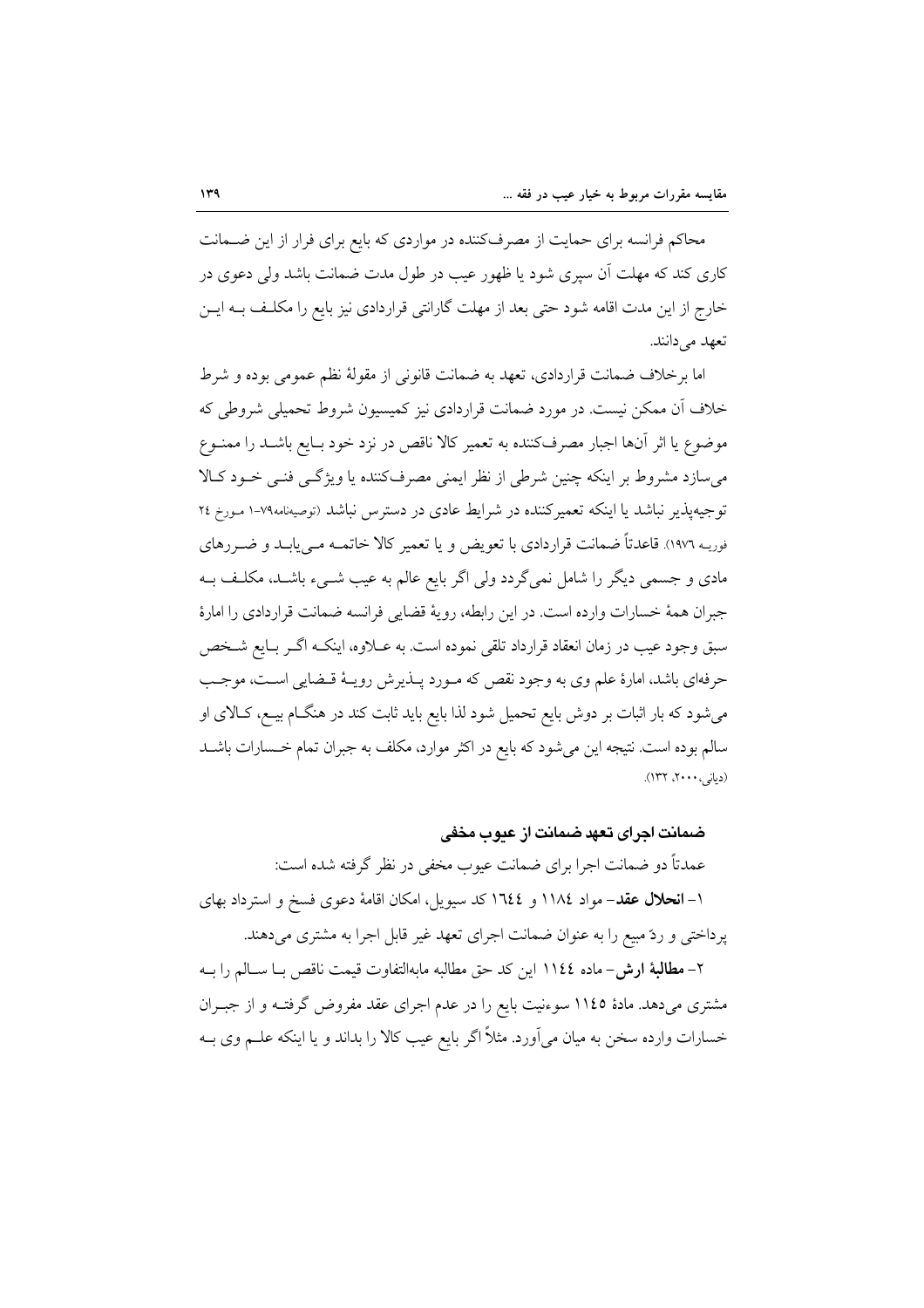.<br>نقص به دلیل حرفهای بودنش مفروض قلمداد گردد، تمام خسارات وارده از جمله خـسارات وارده در اثر نقص كالا به غير نيز قابل جبـران اسـت. امـا خـسارات وارده در اثـر نقـص كـالا، موضوع «تعهَّد به ايمني» است كه قبلاً با دايركتيو ١٩٨٥ جامعهٔ مشترک و قانون ١٩٩٦ فرانـــــــه از ضمانت عیوب کالا تفکیک شده است. البته، حسب تقاضای مشتری می توان نسبت به جایگزین نمودن كالا و يا تعمير آن توسط بايع اقدام كرد. اين بود خلاصهاى از تعهد بـه ضـمانت عيـوب مخفی مبیع که در حقوق فرانسه هنوز به قوت خود باقی است یعنی اصلاحات قانون ۲۰۰۵ جز در یک مورد جزیی تغییری در این مواد به وجود نیاورد و به جای نسخ این مواد، نظام دیگـری را در كنار نظام ضمانت قانوني از عيوب مخفى بنا نهاد.

#### فصل دوم – حقوق جدید فرانسه در خصوص ضمانت عیوب مخفی مبیع

مقدمتاً باید گفت هر چند بخشنامه ۲۰۰۵ تغییرات مهمـی در خـصوص ضـمانت عیــوب مخفی در حقوق فرانسه ایجاد کرد اما قبل از آن مواد مربوط به خود تعهّد به ضمانت عیــوب مخفی در رویه قضایی و دکترین تعهّد دیگری در قالب «تعهد به ضمانت تطبیق کالا با اسـتفاده نوعاً منتظَر» مي باشد. اين تعهد از كنوانسيون ١٩٨٠ بيع بينالملل نيز بر مي آيد و از اواخر قــرن ٢٠ تا زمان قانون ۲۰۰۵ محور بحثهای نظری و رویههای قضایی متعددی بوده است. سـوال مهـم در این خصوص در رویهٔ قضایی این بود که آیا تعهد ضمانت عیوب مخفی، تعهدی مــستقل از تعهد به تطبیق کالا است یا با آن یکی است. ممکن است مبیع عیب فیزیکی نداشــته ولــی مطـابق مفاد قرارداد نبوده و یا با خواست مشروع خریدار برای استفاده مورد نظر وی منطبق نباشــد (دیـانی، ٢٠٠٠، ٢٥٩ و ٤٠٣). اما داير كتبو ١٩٩٩ از قرن٢١، نظام حمايت خود تحت عنوان «ضمانت تطبيق كالا» را رسماً و مصرحاً وارد دایرەالمعارف حقوقی کشورهای جامعهٔ مشترک نمود. این تعهد مربوط به قراردادهای بیع بین بایع حرفهای و مصرفکننده میباشد. بخشنامهٔ ۲۰۰۵ در حقیقت، مـواد ایــن دایرکتیو را در حقوق فرانسه درج نمود ولی چون تصور شد قانون مدنی مقررات نافع تـری بـرای حمايت از مصر فكننده دربردارد، قواعد مربوط به داير كتيو در كنــار قواعــد مربــوط بــه ضــمانت عيوب مخفى كالا در حقوق داخلي فرانسه درج شد اما كد L.211-1 تا L.211-14 نه در قبانون مدنی بلکه در مواد مصرفکننده جای گرفت.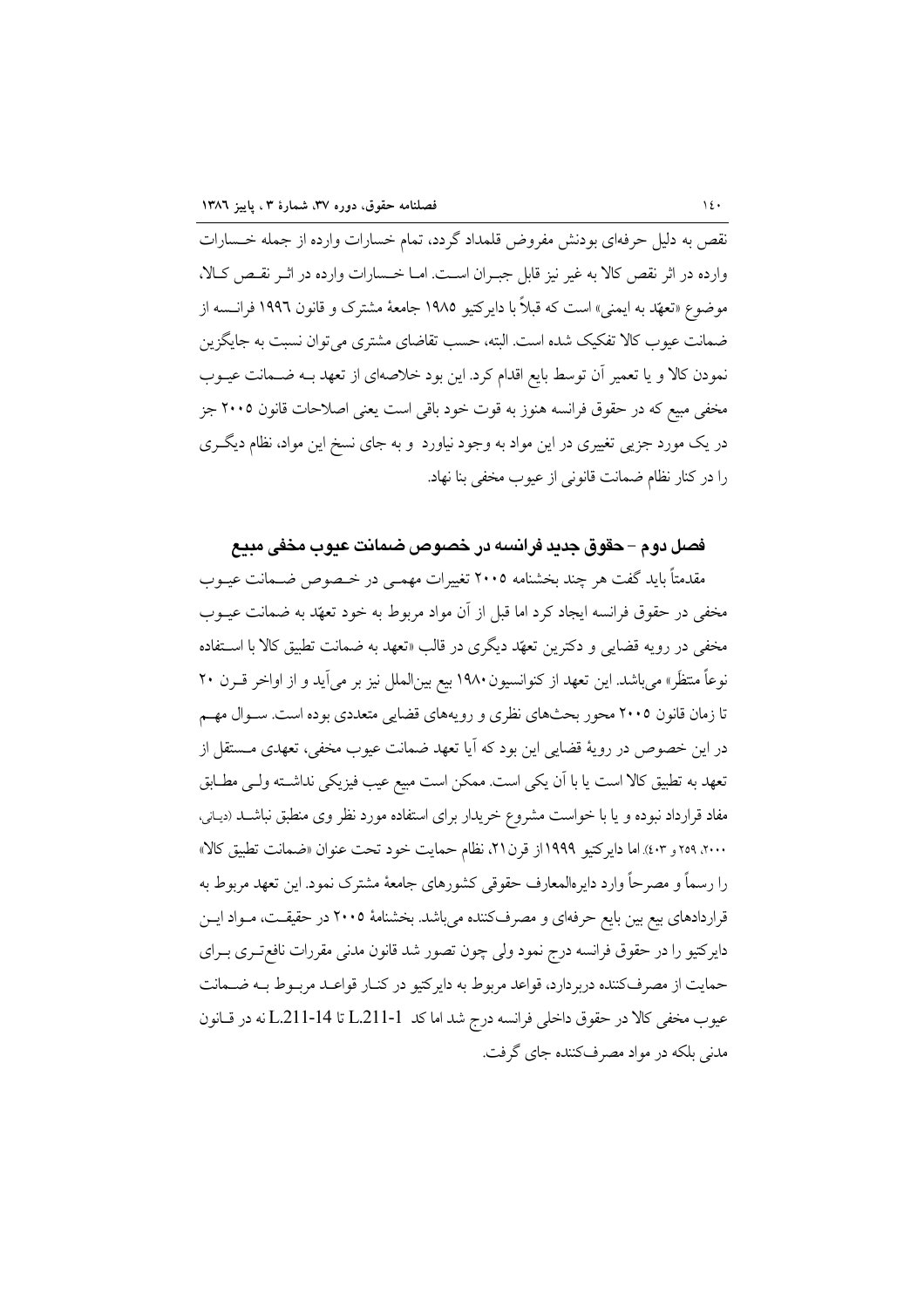امتیاز ضمانت عیوب مخفی موضوع مواد ۱٦٤١ به بعد کد سیویل اینـست کـه شـامل همـه انواع اشیاء حتی اموال غیرمنقول نیز میشود ولی قواعد مربوط به دایرکتیو اروپایی، فقط ناظر بــه فروش اشیاء مصرفی بین بایع حرفهای و خریدار مصرفکننـده اسـت و لـذا نـسبت بــه قــانون مربوط به ضمانت عيوب مخفى در قانون مدنى، قانون خاص محسوب مىشود؛ با اين توضــيح كه اجراي قواعد مربوط به ضمانت قانوني مندرج در قانون مدني را با مـانع مواجــه نمــيســازد. یعنی ممکن است نسبت به یک دعوی هم قوانین مربوط به سال ۲۰۰۵ قابل اجرا باشـند و هــم قواعد مندرج در قانون مدني. به هر حال، اين اختيار براي مصرفكننده وجود دارد كه هر قانوني که برای وی مفیدتر است، را برای طرح دعوای خود به عنوان مبنا مطرح نماید.

البته، بخشنامهٔ ۲۰۰۵ فقط مربوط به قراردادهای بیع بین فروشندگان حرفهای و خریــداران مصرفکننده آنهم نسبت به اموال منقول مادی میشود. لذا به خلاف ضمانت قــانونی منــدرج در قانون مدنی شامل همه انواع مبیع نمیگردد. اما به نظر ما تغییـرات و نــواَوریهــای عمــدهٔ بخشنامه ٢٠٠٥، مربوط به تعريف عيب مي شود.

## قسمت اول – تعريف عب طبق بخشنامه ٢٠٠٥

رويهٔ قضايي فرانسه در تعريف ماده ١٦٤٨ قلديم قـانون مـلدني عيـب را در معنـاي عـلـم صلاحیت مبیع برای استفاده مورد نظر عادی یا کاهش استفاده بــه گونــهای کــه اگــر خریــدار میدانست یا آن را نمی خرید یا بهای کمتری برای آن میپرداخت، میداند که تفسیر مضیق از عیب است (دیانی، ۲۰۰۰، ۲۱۷). اما وفق بخشنامه، عیب شامل هر آنچه **تخطّی از مفاد قرارداد** یــا فقدان وصف معهود، دانسته شده است. مثلا فقــدان وصـف قرمـز رنگــي مبيــع عيــب تلقــي می شود. البته، ملاکهای قبلی موجود در قانون مدنی برای تشخیص عیب به قوت خود بـاقی است یعنی «نقص تطابق بـا مـورد اسـتفاده مـورد نظـر» یـا «اسـتفاده مـورد انتظـار مـشروع مصرف كننده» يا «عيب ساختى» و «نقص فيزيكي»، نيز مي توانند ملاك عيب باشند ولي نقـص تطابق با قرارداد، مفهوم وسیع تری است. این دو مفهوم «نقص تطـابق بــا قــرارداد» بــا «نقــص تطابق با استفاده نوعاً منتظر» دقیقاً بر هم منطبــق نیــستند زیــرا نقــص در مفهــوم اول صــرفاً از دیدگاه خریدار مصرفکننده محک زده می شود، در حالی که در مــلاک دوم بـر اســاس «ارادهٔ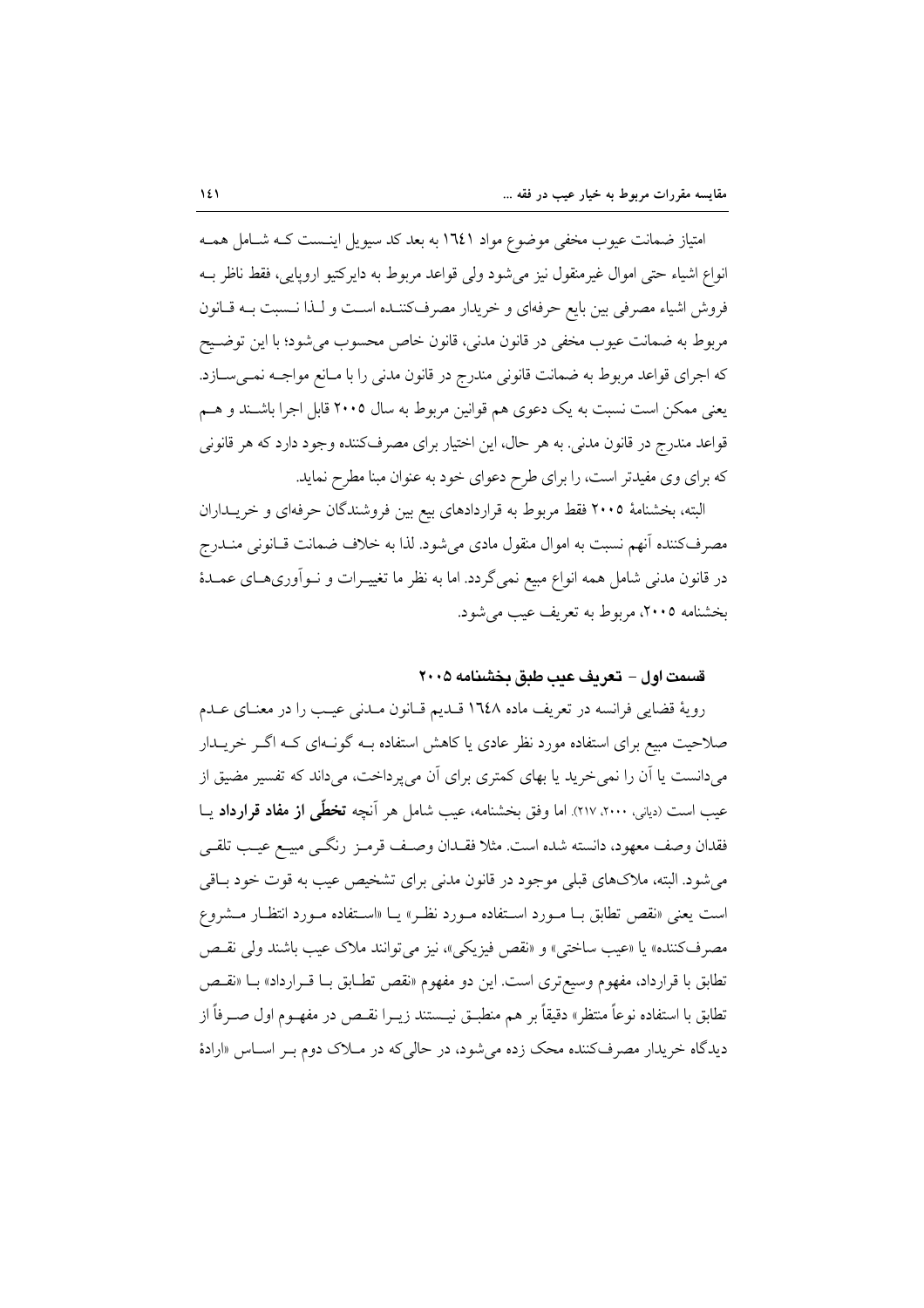مشترک» مستنبط از آگهیهای تبلیغاتی، خود قرارداد، مـذاکرات پـیش قـراردادی اسـت. ایــن «عيب تطابقي» بايد شرايط زير را داشته باشد:

اولاً وفق مادهٔ L.211-8 باید از دید مشتری مصرفکننده در هنگام انعقـاد بیــع (و نــه در هنگام تحویل کالا) مخفی بوده باشد اما پس از تحویل مبیع توسط مصرفکننده، حـق طـرح دعوی علیه بایع ساقط نمی شود ولی باید به نحو مقتضی به وی اطلاع دهد که نمی خواهــد از حقوق خود داير بر طرح دعواي ضمانت عيوب مخفى چشمپوشى نمايد.

ثانياً– نقص تطابق با قرارداد بايد در هنگام تسليم كالا وجود داشته باشد مگر اينكه خريدار ثابت کند عیب عارض بعد از تحویل، نتیجه عیب موجود قبل از تحویــل اســت. دلیــل ســبق وجود عيب بر زمان تحويل، هر چند سخت است، ولي رويهٔ قضايي فرانسه، به سـادگي اَن را می پذیرد (Touranfond, p.135) و بایع را مکلّف به پذیرش آثار این تعهد می نماید. در این رابطه دایرکتیو ۱۹۹۹ و بخشنامهٔ ۲۰۰۵ راهحل بهتری را به نفع مصرفکننده مقـرر مـیدارنــد. مـادهٔ L.211-7 در یک مدت ٦ ماهه بعد از تحویل کالا، امارهٔ سبق وجود عیب را پیش بینی نمـوده که از این نظر مقررات مزبور به دلیل تامین بیشتر منافع مصرفکننده بر قواعد سنتی موجود در کد سیویل برتری دارند. در مدت ٦ ماهه پس از تحویل کـالا، سـبق وجـود عیـب بـر زمـان تحویل مفروض است؛ لذا بایع، باید کار سخت اثبات عدم سبق وجود عیب بر زمان تحویــل را به اثبات برساند. یعنی در مدت ٦ ماه بعد از تسلیم کالا، خریدار از تحمــل بــار دلیــل ســبق عیب معاف است. طبیعی است بعد از ٦ ماه از تسلیم کالا، بار اثبات سبق وجود عیب بر زمان تسلیم به عهده خود خریدار است مثلاً باید ثابت کند که در مدت ٦ ماه بعد از تـسلیم از کـالا استفاده نكرده و لذا نتوانسته عيب مبيع را كشف كند.

بد نیست با توجه به اینکه قواعد مربوط به ورانتی و گارانتی و مسئولیت سخت از حقوق آمریکا به حقوق اروپایی راه پیدا کرده، اشارهای به نقص در حقوق آمریکا بیفکنیم.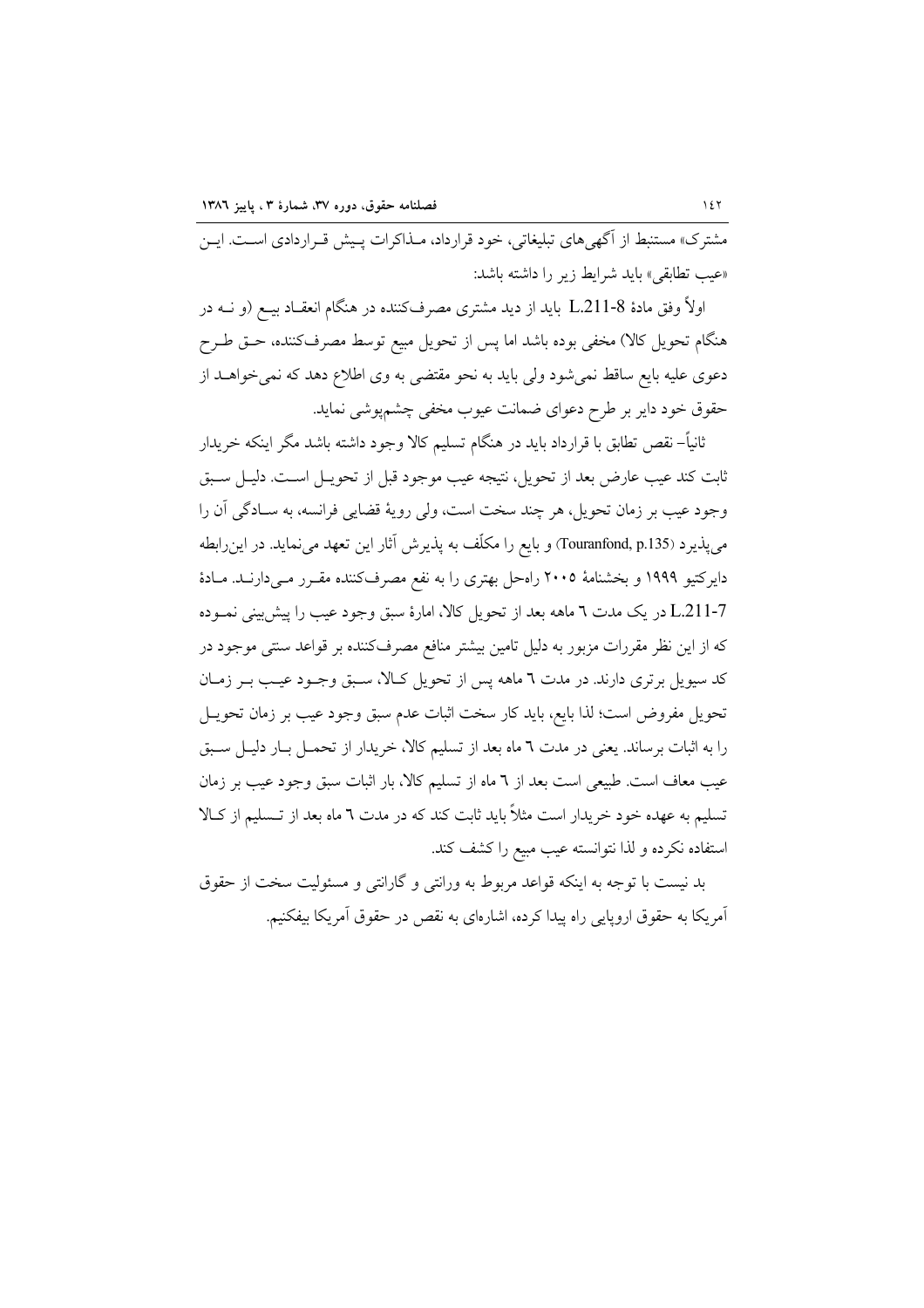## مفهوم نقص در حقوق آمريكا

در اَمریکا سه نوع نقص برای کالاها پیش بینی شده ولی اَنها را در قالـب خطـای ســازنده مورد بررسی قرار دادهاند. این سه نوع نقص نه در باب قراردادها بلکه در باب قواعـد مربــوط به مسئولیت مدنی ناشی از مسئولیت شدید به شرح زیر آمدهاند:

– نوع اول از نقص، خطاي ساختماني يا ساختي ` ناشي از عدم ملاحظه اصول مربوط بــه ساخت مثل عدم طراحی درست یا عدم استفاده از آلیاژهای لازم است. در ایــن رابطــه «اســتفاده عاقلانه» از آن نیز مدنظر است هر چند تمایز استفاده معقول و غیرمعقــول بــه درســتی مــشخص نشده است. اجمالاً اینکه از کالا نباید به شکلی خارج از حد توان آن استفاده شود مثلاً بار اضافی موجب تركيدن تاير ماشين شود اما اگر وجود عنصر خارجي در مـواد تركيبـي لاسـتيک باشـد. خطای ساختمانی محرز است.

– نوع دوم خطاي ناشي از عدم كنترل خط توليد و از جريان آن ناشي شـده، لـذا اگــر در یک نوشابه در جریان خط تولید بیشتر از بقیه گاز داخل شود، عیب محسوب می شود زیــرا سازنده به دلیل شغلی که دارد، بایستی دقیقاً خط تولید کالا را درحد لازم و منطقی کنترل کند.

– نوع سوم عيب ناشي از نقص اطلاعات لازم در جهت استفاده صحيح از كالا است. اين نقص ناشی از خود کالا نیست و ممکن است کالا با توجه به تمامی اصـول و اسـتانداردهای مربوط به ساخت خودش هم تهیه شده باشد ولی بـه دلیـل محتـوی و یـا طبیعتـی کـه دارد، اطلاعاتی خاصی راجع به نحوه استفاده از آن لازم باشدکه در اثر عدم رعایت آنها درصد خطر بالا رود لذا استفادهکننده یا مصرفکننده بایستی از آن اطلاعات آگاه باشــد تــا از بــروز خطــر جلوگیری شود. این است که یک نوع وظیفهٔ آگاهی دادن به عهدهٔ سـازنده قـرارداده شـده کـه تعهدی مستقل از تعهد به تهیه کالای سالم میباشد. سازندگان بـه دلایـل تجـاری مختلـف از دادن این اطلاعات پرهیز دارند ولی قانونگذار، قاعدهٔ لاضرر –کـه مبنــای مــسئولیت مــدنی است- را بر منافع اقتصادي سازنده ترجيح مي دهد (آر اس تي ٣٨٨). اين اخطار بايـد بـه گونـهاي روشن و سهل الوصول باشند که توجه خريدار را جلب کند. (Dactylidis,1992,vol.18)

<sup>1</sup>- Negligent design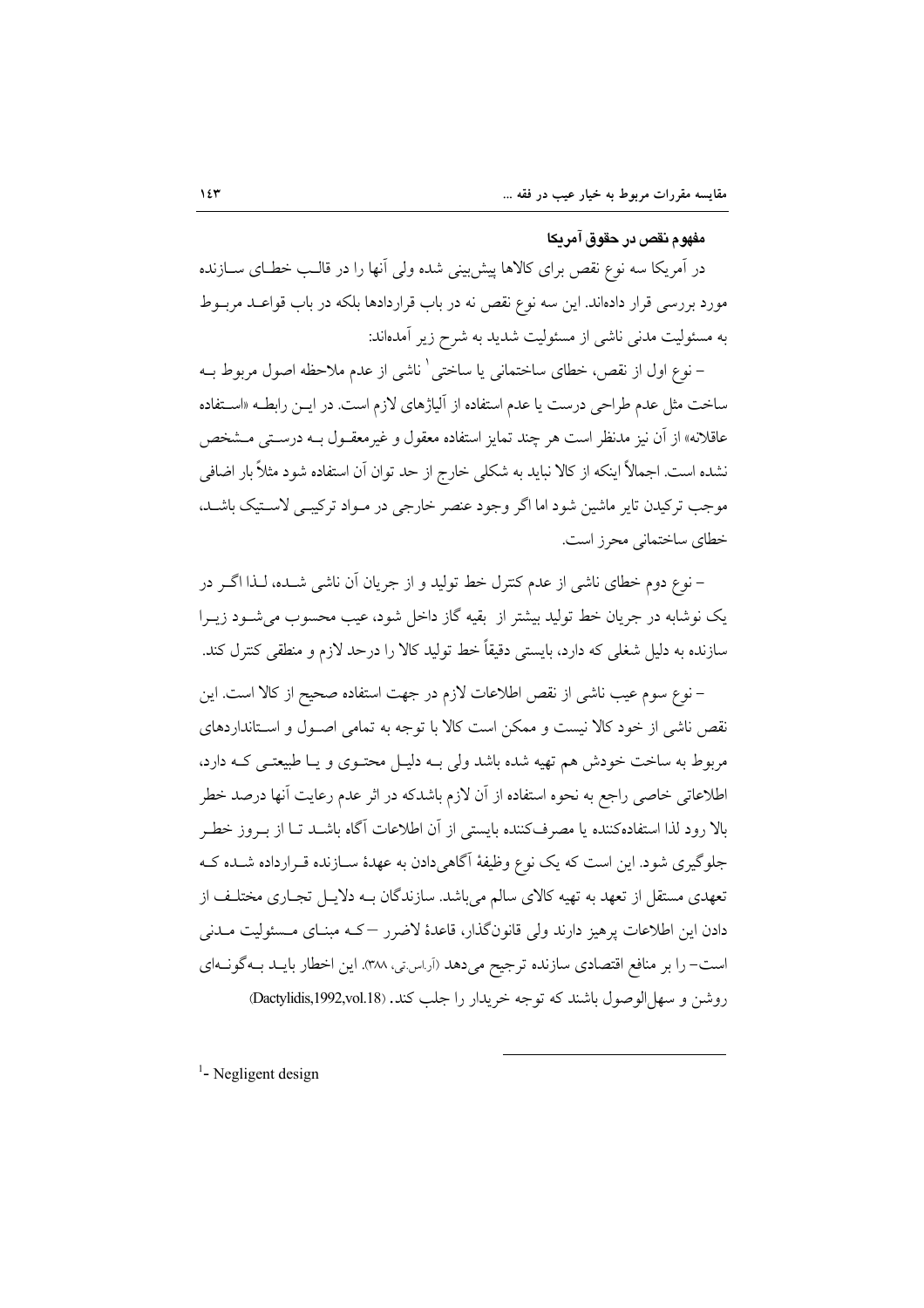قسمت دوم–ضمانت اجرای تخلف از ضمانت عیوب وفق بخشنامه ۲۰۰۵

بخشنامهٔ ۲۰۰۵ واجد یک تغییر دیگر و بسیار مهم در حقوق فرانسه است. بـ خلاف کـد سیویل که دو امکان را فرا راه در قالب دعوی فسخ و دعوای ارش مطرح کرده، بخشنامه برای خریدار ٤ گزینه قرار داده که هر کدام را بیشتر در جهت منافع خود دید انتخاب نمایــد. یعنــی علاوه بر دو دعوای فوقالذکر، دو دعوای دیگر قابلیت طرح دارند. این دو دعوا که به منظـور تطابق جنس با شرایط قرارداد می باشند، عبارتند از: تقاضای تعمیر جنس معبوب و تقاضیای تعويض جنس معبوب.

این دعاوی حتی در جایی که خود بایع جاهل به وجود عیب بوده باشد، نیـز قابـل طـرح میباشند. اما نکتهٔ بسیار مهم در اینِ رابطه اینِاست که دو دعوای فـسخ و مطالبـهٔ ارش بعــد از عدم امکان طرح یکی از دو دعوای تعمیر و تعویض جنس معیوب، قابل طرحند. بنـابراین، از ابتدا براي خريدار متضرر از عيب انتخاب بين چهار دعوى موجود نيست (مادة9-L.211). البتــه، شرط انتخاب یکی از دو دعوای تعمیر و تعویض این است که یکی از ایندو برای بایع هزینه زیاد از حد در بر نداشته باشد. بنابراین، اگر تعمیر مبیع معیوب، مقرون به صـرفه نباشــد، بــایع میتواند دعوای الزام به تعمیر را رد کند و آن را بـا مبیــع ســالم جــایگزین نمایــد. در بــین دو دعواي ديگر يعني فسخ و مطالبه ارش نيز بعضاً اين تقدّم و تاخّر وجود دارد يعني اگر تفاوت قيمت صحيح و معيوب خيلي اندك باشد خريدار نمي تواند فسخ قرارداد را بخواهد بلكه فقط قادر به مطالبهٔ ارش است (مادهٔ L211-10). هر چند برای رعایت بیشتر حقـوق مـصرفکننــده، کمیسیون خانم وینی معتقد به عدم تقدم و تاخر این دعاوی بود و پیشنهاد تساوی این دعاوی را داده بود، ولی بخشنامه ۲۰۰۵ نظر کمیسیون وینی را رد و تقدّم و تاخّر مشروح در فــوق را جايگزين نمود يعني دقيقاً در اين قسمت از مفاد داير کتيو ۱۹۹۹ تبعيّت کرد.

#### بررسی امکان طرح دعوای ضرر و زیان

چنانچه یکی از دعاوی چهارگانه فوق خسارات وارده بر متضرر از نقـص کـالا را جبـران ننمود، کد سیویل در ماده ۱۶۵ امکان مطالبه خسارت را نیز به متضرر می دهــد زیــرا ممکــن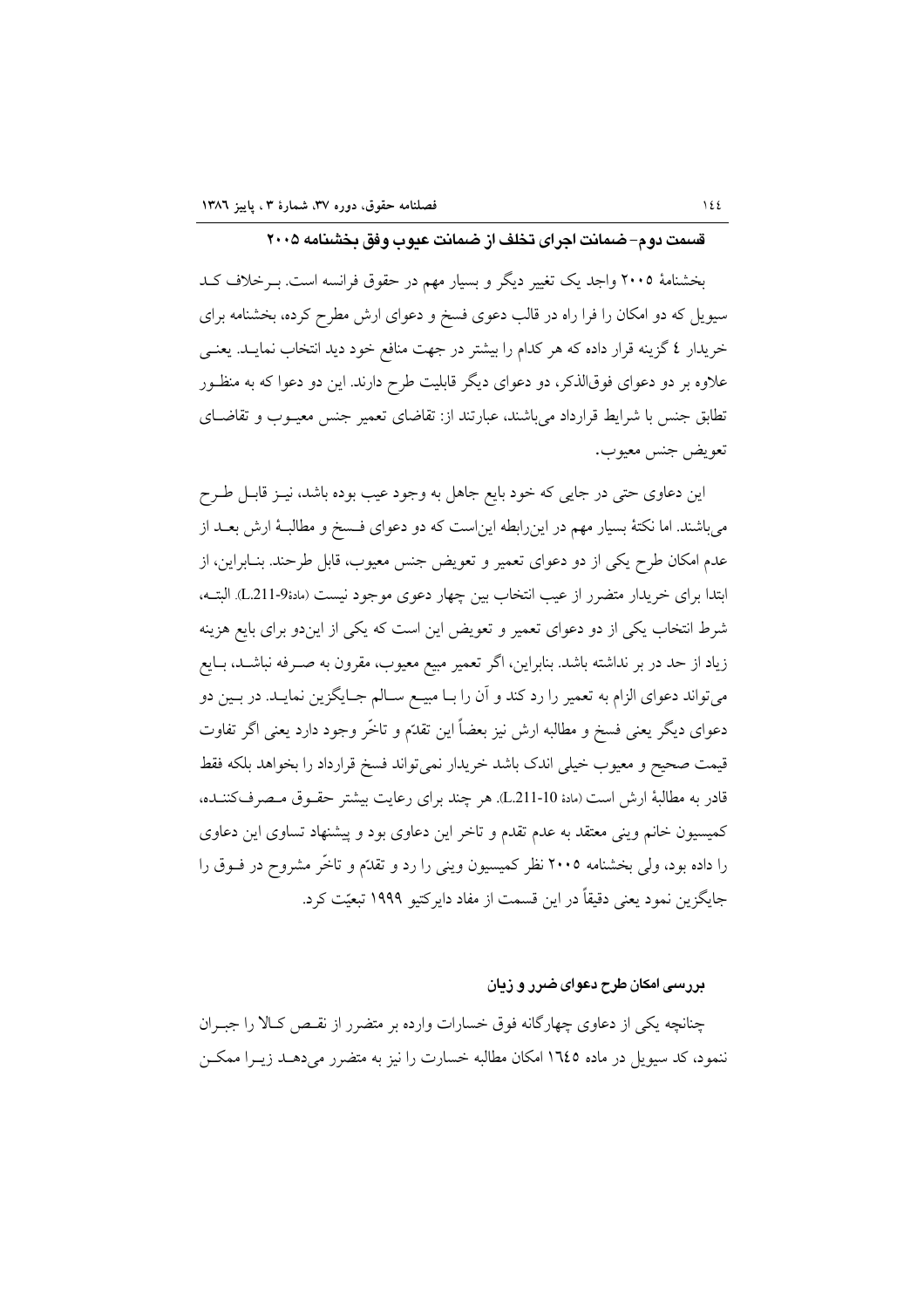است خسارات وارده به وي منحصر به خسارات وارده از ناحيه عيب خود كالا نباشـد. عيـب خود كالا مي تواند با يكي از چهار دعواي فوق جبران شود ولي ممكن است از ناحيـه عيـب خسارات دیگری به بار آید مثلاً تعهدی دیگر انجام نشود هزینهای بابت حمل و نقل و تعمیـر يرداخته شود يا اينكه از ناحيه عيب خسارات مالي، جاني و عدمالنفع ديگري به بار آيـد. مــثلاً هواپيماي معيوب سقوط نموده، جان مسافراني را بگيرد و در محل برخورد نيز خـساراتي بـه بار آورد (دیانی، ۱۳۸۱). در مورد این خـسارات، هـر چنـد دایرکتیـو ۱۹۸۵ وجـود دارد و مـواد مربوطه با قانون سال ۱۹۹۸ در حقوق فرانسه وارد شده است (دياني، ۲۰۰۰)، اما وجود اين قانون خاص، مانع اجرای مقررات مربوطه در کد سیویل نمیشود؛ مقرراتی که تـصور شـده منـافع بیشتری برای مصرفکننده تامین می نماید. این مطلب در مادهٔ L.211-11 کد مصرفکننده نیز آمده است که به نوعی تمسّک به فرمـول سـنتی منـدرج در مـاده ١٦٤٥ را مجـاز شـمرده و مصرّحاً می گوید: «موادّ این بخـشنامه (۱۷ فوریــه ۲۰۰۵) مـانع اختـصاص ضــرر و زیــان بــه خريدار آسيب ديده از عيب نخواهد شد». بنابراين، فرمول مـادهٔ ١٦٤٥ بـراي مطالبـهٔ ضــرر و زیان قابل اجرا است. اما شرط تعلّق ضرر و زیان به مشتری این است که بایع عالم بــه وجــود عیب در کالای فروخته شده خود باشد. با توجّه به اینکه برای خریــدار اثبــات علــم بــایع بــه عیب، کاری به شّدت دشوار است، رویّهٔ قضایی در فرانسه در مورد بایع حرفهای، امارهٔ علم به عیب را پیش بینی نموده است. این امر خریدار را از تحمّل بار دلیل معاف ساخته و مطالبه تمام خسارات وارده به خود را امكان يذير مي سازد. به خصوص اينكه اين امـاره، بــه نــوعي امــارهٔ مطلق تلقی شده و دلیل خلاف آن نیـز پذیرفتـه نمـی شـود (رای ۱۹٬۱/۱۹۵/). البتـه، دادگـاه اروپایی، فرانسه را محکوم نموده که چرا دامنهٔ اجرای دایرکتیو ۱۹۸۵ در خصوص مـسئولیت مدنی کالاهای فاقد ایمنی را به این خسارات توسعه داده (رای، ۲۰۰۲/٤/۲۵) ولی نهایتاً قبـول نمود که چنانچه بر مبنای دیگری غیر از مبنای مطروح در دایرکتیو ۱۹۸۵ طرح دعوا صـورت بگیرد، ایرادی نداشته باشد. اگر این طور باشد، بر مبنای ضمانت تطابق بـا قـرارداد منــدرج در دایرکتیو ۱۹۹۹جامعهٔ مشترک اروپا و بخشنامهٔ ۲۰۰۵ نیز مـیتـوان دعـوای ضـرر و زیــان را استوار نمود. بدیهی است اگر این مبنای اخیر مورد استناد قرار گرفت، دیگر قواعد منــدرج در دايركتيو ١٩٨٥ جامعهٔ مشترک اروپا و قانون ١٩٩٨ فرانسه قابليت استناد ندارند.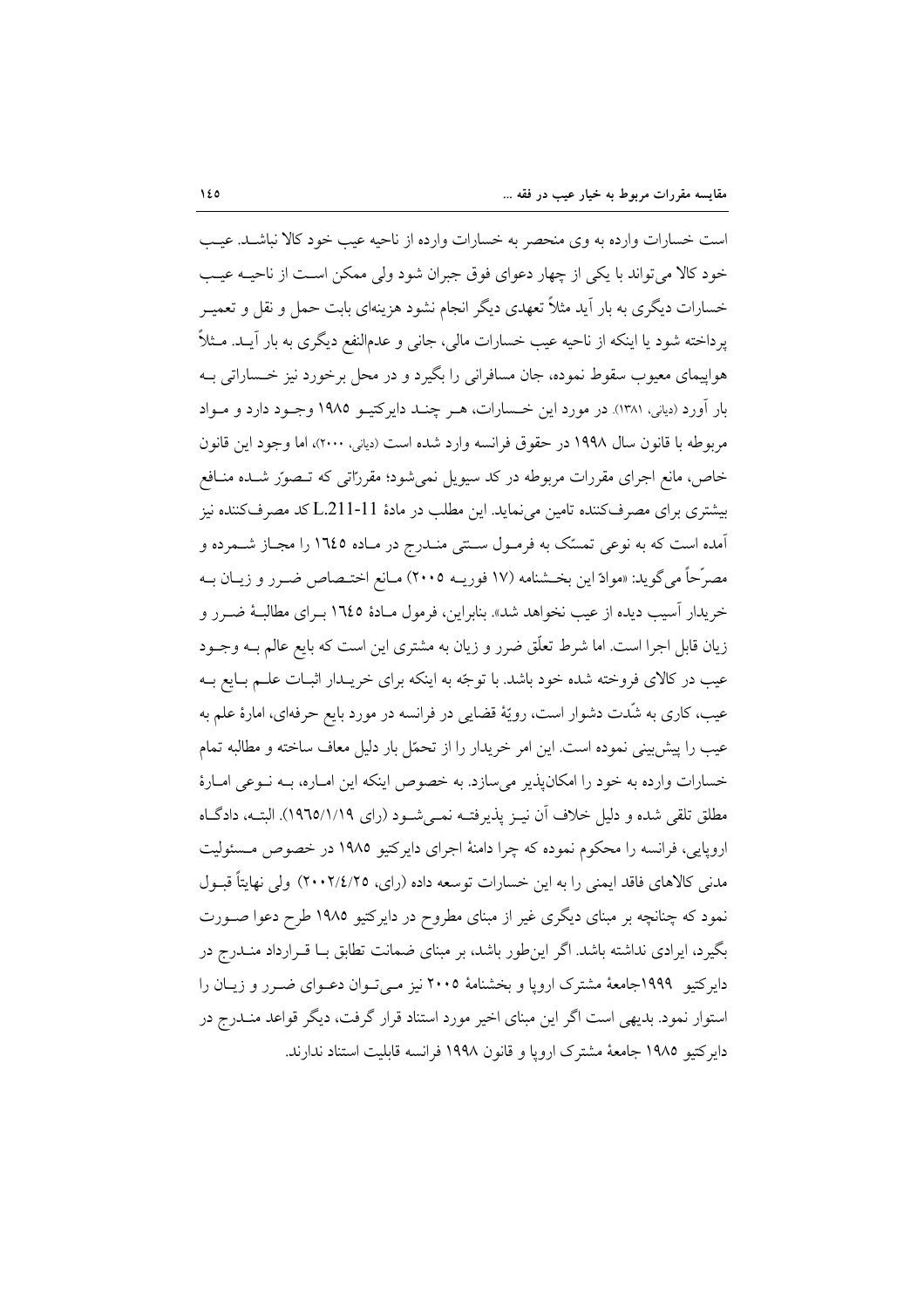بد نیست تفـاوت مقـررات جدیـد منـدرج در بخـشنامه ۲۰۰۵ و دایرکتیـو ۱۹۹۹ را در خصوص قراردادهای زنجیرهای و امکان دعوی مستقیم را مورد بررسی قرار دهیم زیرا در این قسمت نیز تفاوتهایی با سیستم سنتی فرانسه در خصوص دعوای ضـمانت عیــوب مخفــی وجود دارد.

#### وضعيت قراردادهاى بيع زنجيرهاى

در جاییکه خریدار نهایی کالا را مستقیماً از سازنده خریــداری نمــیiمایــد و در زنجیــرهٔ سازنده و مصرفکننده نهایی، واسطههای متعددی وجود دارند، رویه قضایی به صورت سنتی امکان «دعوی مستقیم» علیه هر کدام از ایادی سابقه را میداد. مثلاً خریدار نهایی می تواند علیه سازنده مستقیماً طرح دعوای نماید همچنانکه علیه بایع کل و بایع جزء نیز این امکان وجــود دارد، ولي در دايركتيو ١٩٩٩ و بخشنامه ٢٠٠٥، وفق مادة L.211-14 چنـين امكــاني وجــود ندارد. يعني به اصطلاح «دست، دست را مي شناسد»، و خريدار مصرفكننده فقط عليه كسبي كه جنس معيوب را به وي فروخته، حق طرح دعوا دارد. بديهي است فرد اخير نيـز بــه نوبــه خود امکان طرح دعوا (در قالب یکی از دعاوی ٤ گانه) علیه بایع به خود را دارد و این رونــد همین طور ادامه پیدا می کند تا به سازنده و تولیدکننده برسد. استناد به مواد مربوط به ضـحانت عيوب مخفى و همچنين مواد مربوط بــه كــد مـصرفكننــده – درج شــده توســط بخــشنامه ۲۰۰۵– که امکان طرح «دعوی مستقیم» را میدهد، نسبت بـه مقـررات مربوطـه در دایرکتیـو ۱۹۹۹ منافع بیشتری را برای متضرر در بردارند و به همین دلیل دایرکتیـو ۱۹۹۹ مـانعی بـرای بقاي آنها در حقوق فرانسه ايجاد نكرد.

#### قسمت سوم – شروط محدودكنندهٔ گارانتی

با توجه به اینکه ممکن است بایع حرفهای با شرط اسقاط خیار عیب یا آنچه که در قانون مدنی شرط تبری از عیوب نامیده شده، مقررات مربوط به ضمانت عیــوب را نادیــده بگیرنــد، بخشنامه ٢٠٠٥ به مانند قواعد سنتي مندرج در كد سيويل شـرط خـلاف ضـمانت قـانوني را باطل اعلام نمودهاند. در فرانسه بیع به شرط عدم گارانتی از مقولهٔ شروط تحمیلـی(دیـانی ۲۰۰۰،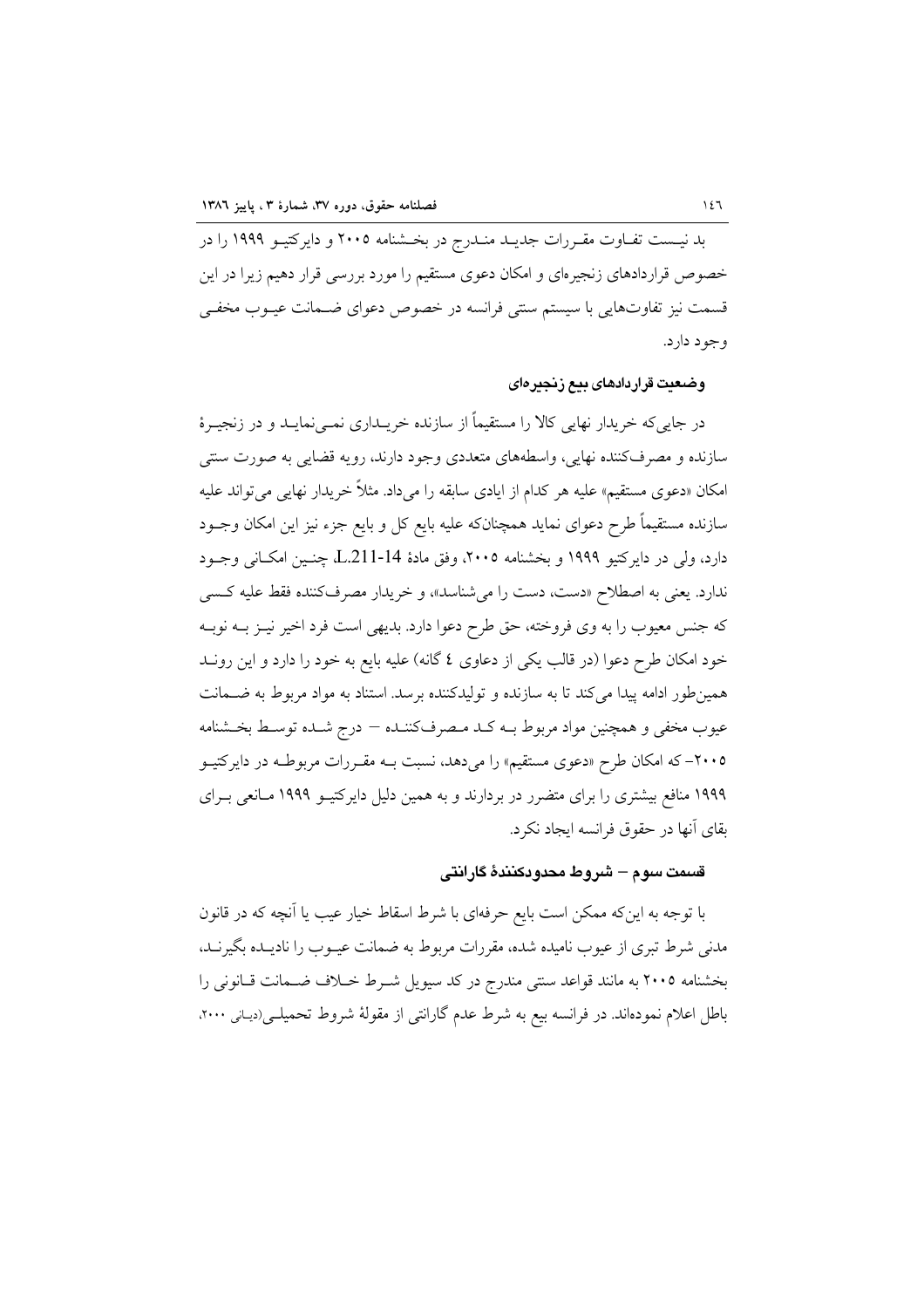٤٥٤) شناخته شده است كه در حكم «شـرط ننوشـته» قلمـداد شـده بـه أنهـا ترتيـب اثـر داده نمي شود.

ملاک عمدهای که در خصوص بطلان ایـن شـروط در کـشورهای اروپـایی بـه دسـت آوردهاند، این است که یکی از طرفین قرارداد وفق ملاک قانون سـال ۱۹۸۷ بخواهــد بــا درج .<br>چنین شرطی از قدرت اقتصادی برتر خود سوءاستفاده نموده و یا بخواهد وفق ملاک دایرکتیو ۱۹۹۳، تعادل اقتصادی قرارداد را به طور معنیداری به هم بزند، شرط خلاف گارانتی کــه در ماده R. 132 - 1 را مخالف نظم عمومی اعلام نمودماند. دایرکتیو ۱۹۹۹ و بخشنامهٔ ۲۰۰۵ نیز – که در ماده L. 211-17 کلـ مصرفکننـده درج شـده – قواعـد جديـد را در مقولـهٔ نظـم عمومي دانسته و شرط خلاف گارانتي را غيرممكن (شرط ننوشته) تلقـي نمـوده اسـت. نظـم عمومي با چهرهٔ اقتصادي موجب مي گردد در روابط بـين بـايع و خريـدار، تـوازن عادلانـهاي برقرار شود و از اعتماد خریدار در جامعه سوءاستفاده نگردد. دایرکتیو ۱۹۹۹ و بخشنامه ۲۰۰۵ حتی از دایرکتیو ۱۹۹۳ در خصوص شروط تحمیلی نیز فراتر رفتهاند زیـرا در مـادهٔ -L. 211 18 مقرر نموده كه حتى با توافق طرفين خريدار و بايع نيز نمى توان قانون يك كـشور ثالـث غیر عضو در جامعهٔ مشترک اروپا را به عنوان قانون حاکم بـر روابـط طـرفین مقـرر نمـود در جایی که قرارداد رابطهٔ نزدیک و تنگاتنگ با یکی از کشورهای عـضو جامعـه مـشترک داشـته باشد. قانون سخت و تحمیلی فوق بر سازندگان اروپایی، غیر مستقیم موجب رونـق کالاهــای جامعه مشترک ارویا و تامین منافع کشورهای مصرفکننده نیز خواهد شد.

ذكر اين نكته لازم است كه قواعد مربوط به ضمانت قراردادي منـدرج در مـادهٔ -L. 211 15 ربطي به ضمانت قانوني ندارد. مقررات ضمانت قراردادي جزء قواعد أمره و نظم عمومي نیستند. البته، اصولاً قواعد مربوط به ضمانت قراردادی مندرج در بخــشنامه ۲۰۰۵ تغییــری در قواعد موجود در رويه قضايي فرانسه بوجود نياوردهاند. نكته مهم ديگر اينكه بخــشنامه ٢٠٠٥ در خصوص ضمانت تطابق با مفاد قرارداد ناظر بــه قراردادهــاي بــين مــصرفكننــده و بــايع «حرفهای» است در حالی که قواعد موجود در کد سیویل عام بوده و شامل تمـام قراردادهـای بيع اعم از بين مصرفكننده و توليدكننده يا فروشندهٔ حرفهاى مى شود. برخى از حقـوقدانـان فرانسوي مثل استاد كاله اولوا معتقـد اسـت (Bourgoignie, 2006, P.109) ايــن مــواد بايــد بــه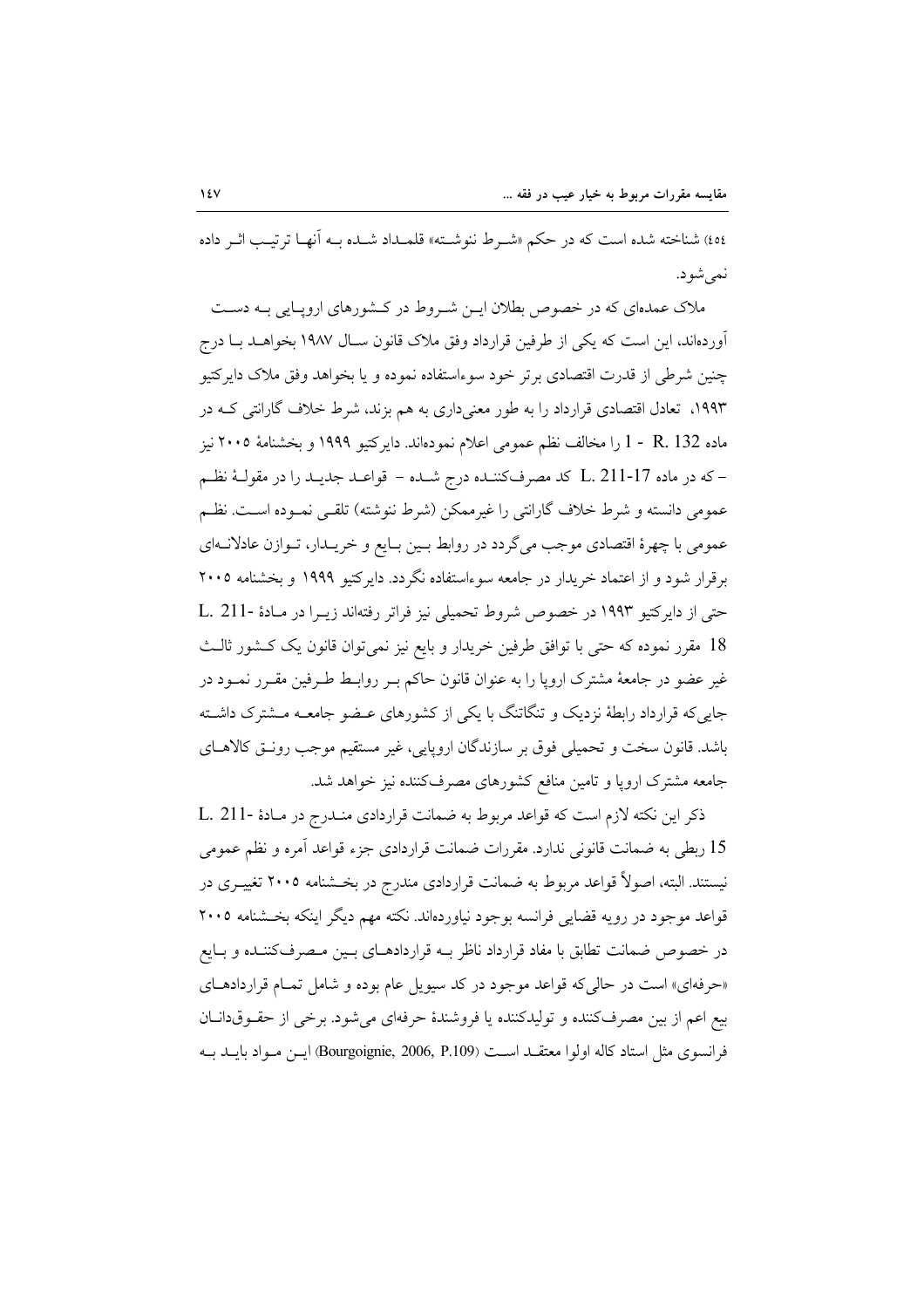قراردادهای افراد حرفهای نیز توسعه پابند در حالی که تورنافوند معتقد است باید بـه محـدوده دایر کتبو ۱۹۹۹ اکتفا نمود.

این بود خلاصهٔ آنچه که به سه عنوان معنـای عیـب، ضـمانت اجـرای عیـب، و شـروط محدودکنندهٔ ضمانت عیوب مبیع در دو نظام حقوق اسلام و ایران و حقــوق اروپــا و فرانــسه بود. حال با تطبیق این دو نظام ببینیم نقائص قانون ایران در این زمینه چیـست و راهحــلهـای قابل تصور كدامند.

#### بخش سوم – تطبيق

در حالی که در حقوق فرانسه در باب عیوب مخفی مبیع، تأکید بر تعهدات بایع اسـتوار شــده و او مکلّف به ضمانت از عیوب مخفی مبیع شده، حقوق اسـلام بـر ضـمانت اجـرای فـروش جنس معیب تاکید میeرزد و خریدار متضرّر را مسلّط به فسخ عقد یا مطالبهٔ ارش نموده اســت. بدیهی است عملی که ضمانآور است، فرع بـر وجـود تعهّـدي اسـت کـه تخطّـی از مفـاد آن، مسئولیّت برانگیخته و ضمانآور شده است ولی در حقوق اسلام که سنگ بنای مطالعــات خــود را در باب معاملات به جای تعهد از عقد و ایقاع آغاز نموده، امر را تخلّف از مفـاد خــود عقــد تلقَّى و متعهَّدله را مسلِّط به فسخ نموده است. به هر حال، به نظر نمي رسد اين دو ديدگاه از نظر عملي تفاوتي با هم داشته باشند. اما عمدهٔ تفاوتها در معناي عيب و ضمانت اجـراي عيـب و شروط محدودکننده این تعهد است که آنها را جداگانه بررسی میکنیم:

#### فصل اول – تطبيق و بيان تفاوتها در معناي عيب

گفتیم که عمدهٔ تاکید فقها در بیان معنای عیب، بر امر خلاف طبیعت اولیـهٔ شــیء اســتوار شده است كه گويا همه فقها تعريف فوق را به دليل استناد به نبـي اكـرم (ص) سـخن وحـي تلقی نمودهاند در حالی که این گونه نیست. بر فرض صحّت انتساب این روایت بــه نبــی اکــرم (ص) به نظر می رسد حضرت در بیان معنای عیب نه در مقام بیان یک حکم الهی است و نــه در موضع ذکر یک قاعدهٔ موضوعی ثابت. ایــن امــر مثــل اینــست کــه در آن زمــان کــسی از حضرتش بیرسد من چگونه از مدینه به مکه بروم و ایشان در جواب بفرماید با یک اسـب یــا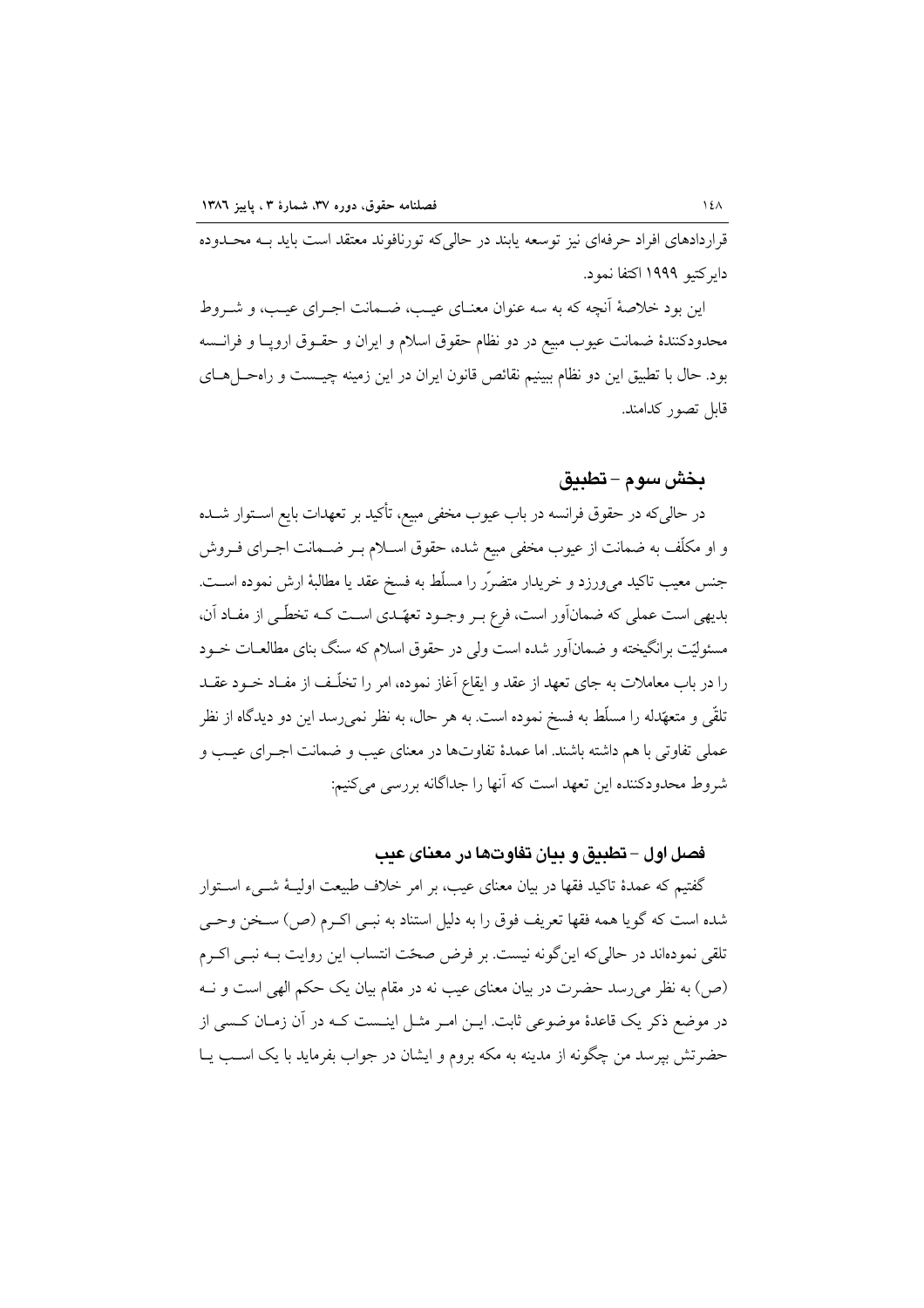شتر. بدیهی است که به این معنا نیست که مثلاً امروز با هواییما کسی نمی تواند به مکّــه بــرود. دلیل شمردن اسب و شتر بهعنوان وسیله رفتن به مکه، این است که در آن زمان ایندو، وسیله معمول حمل و نقل بودهاند. در زمانی که مصنوعات بشر تنوع آنچنان نداشته و اشـیاء مــورد بیع عمدتاً منحصر در کالاهایی بوده که خلقت طبیعی داشته، بهترین ملاک همان است کــه در سنت نبی اکرم(ص) آمده اما امروزه که تنوع کالاها به حدی است که حتی یـک کارخانــه بــا یک مارک، تلویزیون تولیدی خود را برای دو کشور مختلف، مثل هم نمی سازد و روز به روز کالاها جدیدی به بازار عرضه می شوند، تصور خلقت اولیه برای کالا به دلیل عدم سابقه تولید. ممکن نیست. امروزه حتی هیچ کالای کاملاً طبیعی مـصون از دسـت تعـرض ابنـاء بــشر در جهت اصلاح يا تغيير أن وجود ندارد. چه كسي مي تواند بگويد كه برنج وفق طبيعت اوليّه أن همیشه باید سفید باشد؟ حال اگر کسی با تصرف در ژنهای برنج آن را به صورت رنگــی بــه بازار عرضه کرد، نقص برنج محسوب میشود. یا هندوانه حسب طبیعـت اولیّـه، کـروی یــا بيضوي است حال اگر هندوانهاي با دخل و تصرّف در مراحل نمو آن، به صورت مربع عرضه شد، آیا واقعاً عیب کالا محسوب است؟ ملاک عرف نیز که شـیخ انـصاری و برخـی حقــوق دانان اخير عنوان نمودهاند، نيز كافي به نظر نمي رسد زيرا در مـورد عـرف وجـود «سـابقه» و «شناسایی عمومی» شرط است و عرف نمی تواند در مورد کالای که برای نخستین بار به بازار عرضه می شود، داوریای داشته باشد.

بنابراين، نه «نقص فيزيكي» كه ناظر به يك «كمبود مادي» است، نــه «اســتفاده نوعــاً مــورد انتظار» و نه «استفاده مورد انتظار مشروع مصرفکننده» و نه «تخلَّف از خلقت اصلی در جانب نقیصه یا فزونی»، و نه حتی «خلاف وضعیّت متوسط در یک کالا بر اساس تشخیص عـرف» هیچکدام **به تنهایی** نمیٍتوانند ملاک شناخت عیب باشند. اگر ملاک شرع<sub>ی</sub> را صـرفاً در نظـر بگیریم، در مورد کالاهای جدید نمی توان خیار عیب را مطرح نمـود هـم شـرع و هـم قـانون مدنی خیار تخلّف وصف را جاری میدانند؛ اما این خیار فقط برای خریدار حق فسخ قرارداد را قائل شده که در اکثر موارد به تنهایی نمی تواند خسارات وارده را جبران نماید. به هر حـال، دایرکتیو ۱۹۹۹ و بخشنامهٔ ۲۰۰۵ به دلیل مواجهه با همین مشکلات عیب را در معنای «فقـدان وصف معهود» تعبیر نمودهاند. یعنی مجرای خیار تخلف وصف را در همـان مجـرای خیـار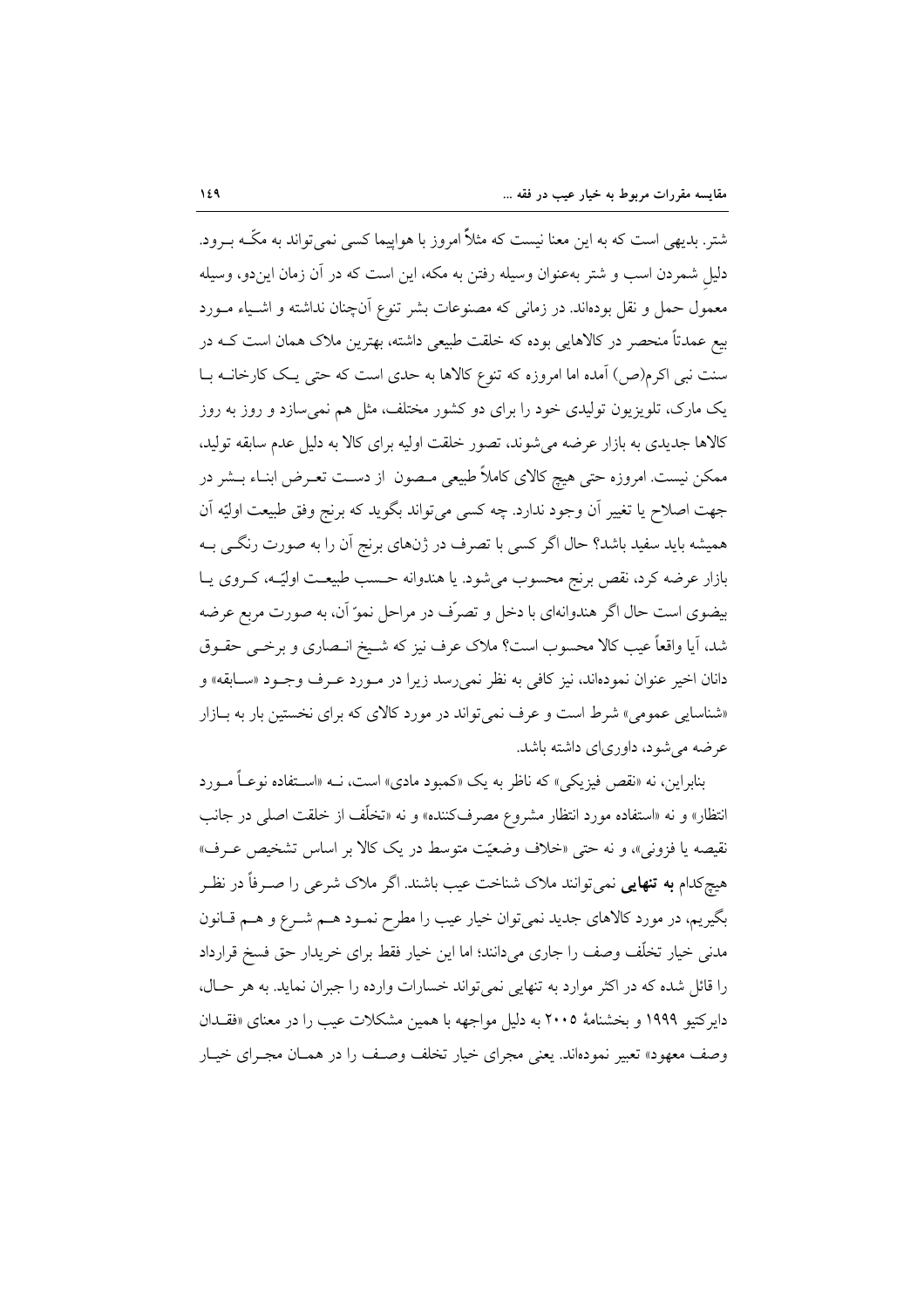عیب دانستهاند. به علاوه برخی از فقها به صراحت در موردی که مجرای خیار عیـب نیـست امكان استفاده از خيار تخلف وصف را ناممكن قلمداد نمودهاند (انصارى ٢، ٦٦).

## فصل دوم –ضمانت اجراي گارانتي عبوب مخفي

در مورد خيار عيب در حقوق اسلام و حقوق فرانسه ستني مندرج در كد سيويل فقـط دو دعواي «فسخ عقد» و «مطالبه ارش» ثابت است ول<sub>حي</sub> بــا توجــه بــه اينكــه دو دعــواي فــوق نمی توانستند در بسیاری از موارد خسارت وارده به خریدار را جبران نمایند، دایرکتیو ۱۹۹۹ و بخشنامه ٢٠٠٥ دو دعواي الزام به «تعمير» و «تعويض» جنس معيوب را نيز اضافه نمودند.

# فصل سوم–شرط تبری از عب

گفتیم که در حقوق اسلام این شروط بلااشکال است امـا در حقــوق فرانــسه و اروپــا و آمریکا در روابط بین بایع حرفهای و خریدار مصرفکننده، شروط فوق جزء شروط باطل یـا ننوشته میباشند. به نظر میرسد فقهای شیعه – که همیشه بـا پـذیرش اصـل مترقـی اجتهـاد یاسخگوی نیازهای جامعه بودهاند– به راحتی قادر به بیان راهحـلهـای مـوثر و عملـی بـرای مسائل مستحدث بوده باشند و بسیاری از پاسخهای فقها به مسائل مطروحـه، ناشــی از عــدم بیان کامل موضوع سوال میباشد عدم تبیین و ملموس نشدن مساله می تواند منجر بـه فتـوایی شود که با مقتضیات زمان تطبیق نکند. بدیهی است اگر از فقیهی سوال شـود چنانچــه کـسی جنسی بخرد و شرط خیار فسخ به واسطه عیب اسقاط و یا بایع برائت از ضمان تحصیل کرده باشد، آیا میتواند مبادرت به فسخ عقد نماید و یا به واسطه ضررهای حاصله از نقـص مبیــع مسئولیت بایع را مطرح سازد؟ جواب این سوال کلاسی از نظـر آن فقیــه در شــکل مطروحــه فوق، قطعاً منفي خواهد بود. حالا همين فقيه فتوىدهنده، اگر از بيع يک اَبگرمکن غيــر ايمــن مطلع که در آن شرط عدم مسئولیت درج شده و آنگاه آبگرمکن در اثر نقص منفجـر شــود و آن فقیه شاهد ورود خسارات جانبی و مالی فراوان به خریدار بی گناه باشد و در این اثنا حکم همین مساله از وی پرسیده شود، خواهیم دید در پاسخ دقت بیشتری معمول داشته بـه دنبـال مستمسکی در نصوص شرعیّه مثل عدم امکان اغـراء بــه جهـل بــرای طــرح مــسئولیت بــایع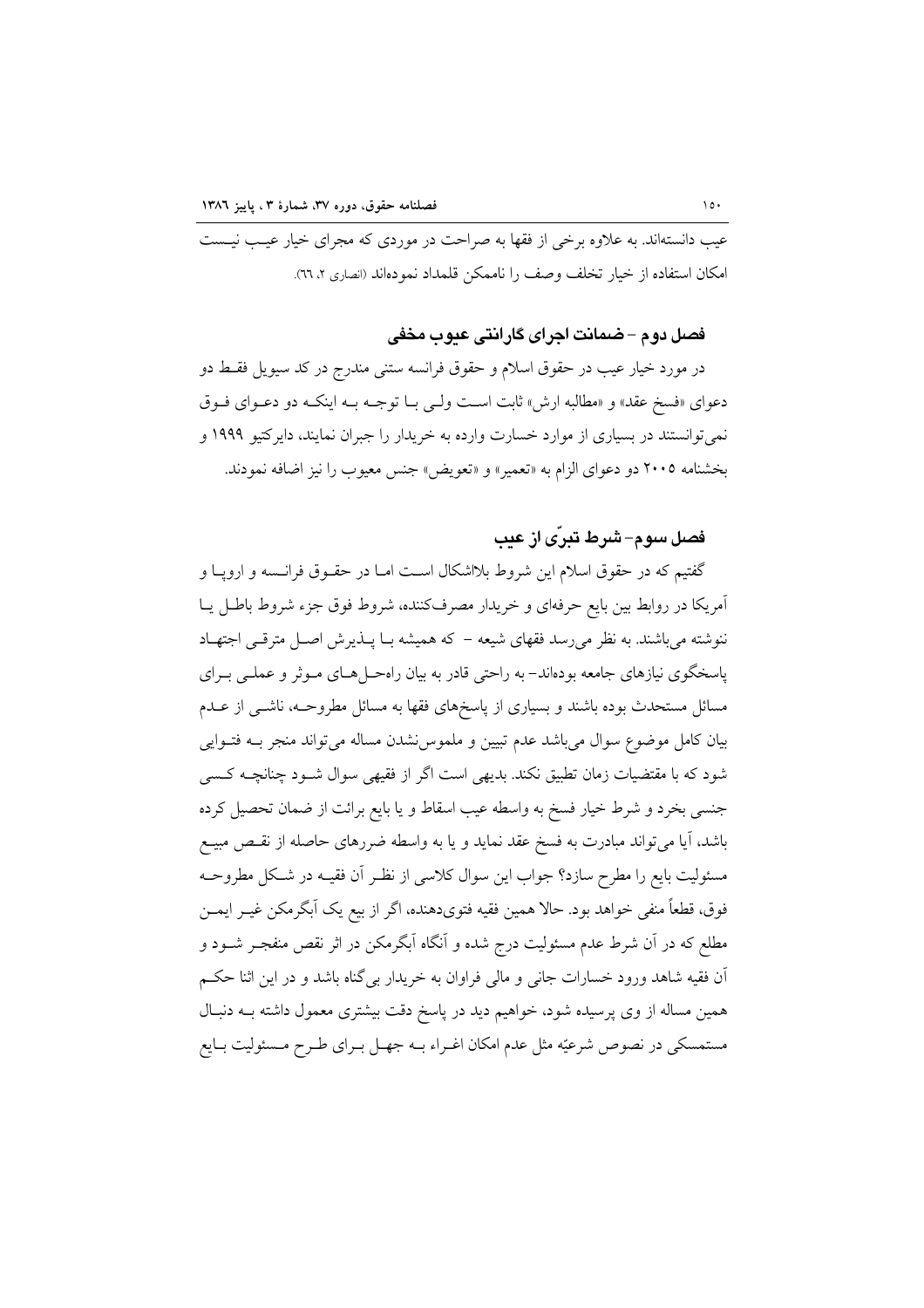می گردد. اگر اسلام را دین اجتماعی میدانیم فقها از جمله شورای نگهبان باید در سایه اجتهاد دینی پیشگام حل مشکلات جامعه شوند و مجلس متـشکل از شـورای نگهبـان و نماینــدگان محترم خود سمبل بارز مردمسالاري ديني و تجلي اراده مستقيم مردم باشند. بايد دانـست هــم احکام اولیه و هم احکام ثانویه جزء احکام اسلامند و شایسته نیست برای تـشخیص ایــن دو گونه حکم، دو مرجع جداگانه در نظام مردمسالاری دینی ما وجود داشته باشـد هــر چنــد در اکثر موارد، موانع تصویب قوانین شایسته، سدهای مذهبی در قالب نظرات فقها نیست بلکه عامل بازدارنده، همان شرکتهای عمده تولیدکننـده و نــورس بــوده کــه بــا ســوءاســتفاده از انحصارات دولتي، ممنوع نمودن چنين شروطي را با منافع خـود در تـضاد مـي بيننـد. بــا ايــن حساب با پیچیدهتر شدن کالاها صنعتی به خصوص در جایی که بایع حرفهای میباشـد درج چنین شرطی باید باطل باشد. اما وجه بطلان، وجود غرر و مجهول شدن موضوع عقد، نیست كه سر از بطلان عقد نيز درآورد. هر چند قيمت جنس سالم با ناسالم فرق دارد و اگـر جـنس ناسالم باشد، ثمن معامله مجهول میماند، اما این استدلال مورد نظر فقه قرار نگرفته و درست هم همین است زیرا ثمن معادل عیب، قابلیت معلوم شدن را دارد. البتـه، اگـر عیـب مبیـع بـه حدي باشد كه هيچگونه قابليتي براي استفاده از آن متصور نباشـد، قطعـاً بيــع از بــاب بطــلان معاملات سفهي و يا با جريان نظريه سبب، يا اشتباه در وصف اساسي، باطل است. دليل ما در مخدوش بودن شرط تبری از عیوب فقط ناظر به بطلان آنست نــه مبطــل بــودن آن، آنهــم در مورد برخي از متبايعين يعني جايي كه بايع حرفهاي باشد و خريدار، مصرفكنندهٔ ناآگاه كه بــا اطمینان به بازار جنسی را بخرد. ما مبنای بطلان را بر اساس «منع اغراء به جهل» استوار کـرده که وصف کیفری نیز دارد ولی متاسفانه قانونگـذار مـا اَن را در بـین توصـیفات حقــوقی یــا عناوین مجرمانه نیاورده است هر چند در فقه اسلام جایگاه خود را دارد. در این رابطـه، تطبیــق حقوق ما با حقوق این کشورها که به تدریج جنبهٔ جهانی به خود می گیرند، لازم است؛ زیرا اگـر با تدبیر در جهت تطبیق قواعد خود بر نیاییم، عین قواعد را در یک گذار سیاسی مثلاً در جریـان ورود به سازمان تجارت جهانی بر ما تحمیل خواهند کرد و فقه اسـلام در مـصاف بـا مدرنیتـه، مغلوبه تصور خواهد شد. امید که این یژوهش راهی به گشایش بحـثهـای دیگـر مربـوط بـه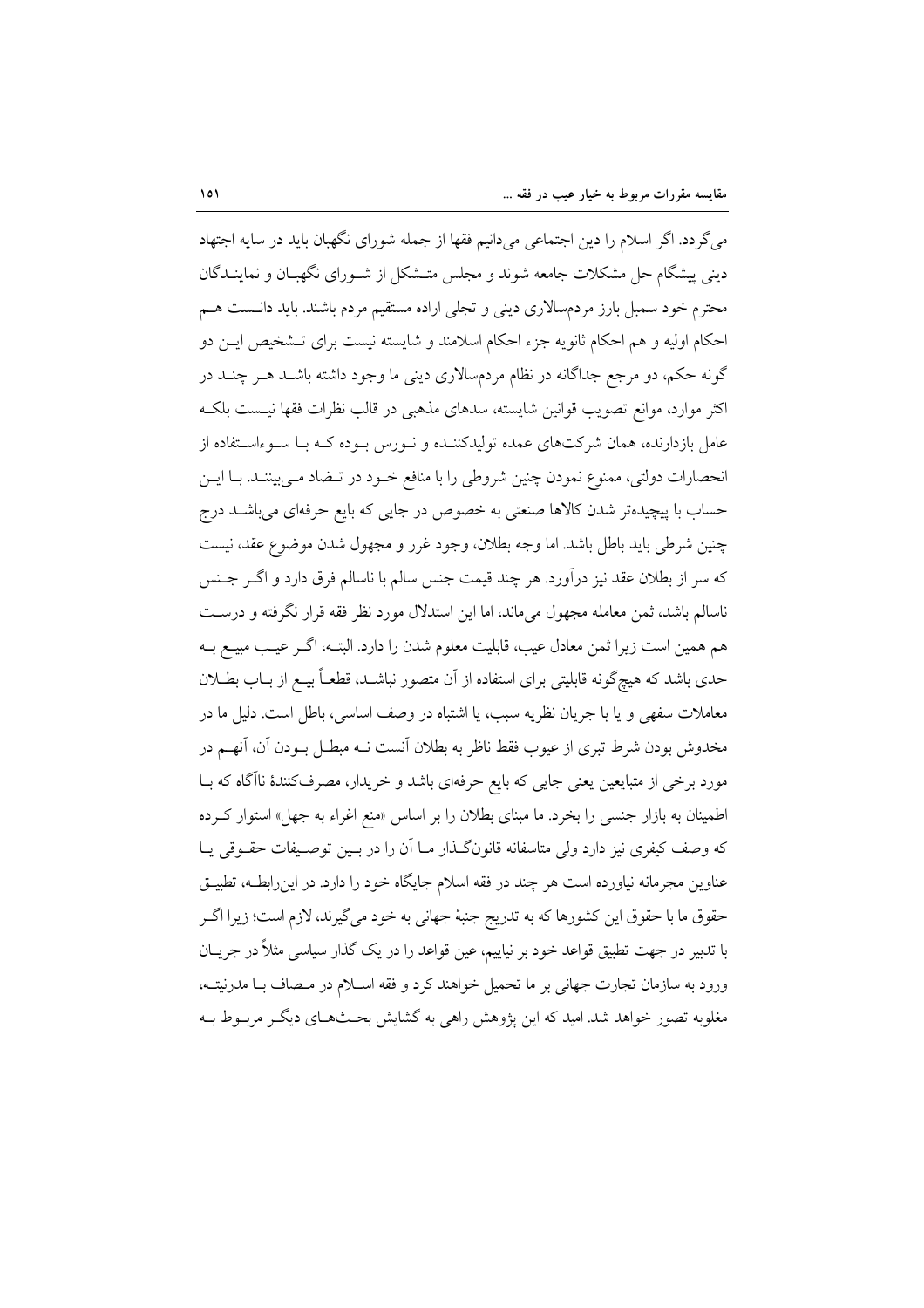حقوق مصرفکننده بوده بتوان از گذر آن به پاری مردمے شـتافت کــه در گــذار صــنعتے شــدن زودرس کشور در چنگال سازندگان سودجو و بهر معند از انحصارات دولتی گرفتار آمدهاند.

#### نتىجەگىر ي:

از مطالعه دو نظام حقوق جامعه مشترک اروپا و حقوق ایران و اشاره اجمــالی بــه نظــام حقــوقی آمریکا و بررسی نیازهای زمان به خصوص در آنچه که به حمایت از حقوق مصرفکننده مرتبط می شود بازنگری و انجام اصلاحاتی در قوانین مربوط به خیار عیب به صـورت یـک ضـرورت اجتنابنایذیر جلوهگر شده است در این رابطه اولاً بایستی «نقص تطابقی کالا بــا قــرارداد» را نــه تنها در چارچوب خیار تخلف وقف بلکه در قلمرو خیار عیب در نظر گرفته، حــق مطالبــه ارش را در کنار حق فسخ عقد برای مشتری متضرر قائل شویم. علاوه بر اینکه «حق الزام به جایگزین نمودن مبيع» «حق الزام به تعميق» را نيز به عنوان دو ضمانت اجرايي مـؤثر ديگـر در كنــار حــق فسخ و مطالبه ارش برای خیار عیب در قانون مدنی پیش بینی نمود.

## منابع و مآخذ:

#### الف– فارسى

۱– انصاری: شیخ مرتضی، (۱۳۳٦)، مکا*سب محرمه*، چاپ رحلی، دو جلدی بزرگ، انتشارات بنگاه معتقدی، ۲– بخشنامه شماره ۲۰۰۵– ۱۳۲ مورخ ۱۷ فوریه ۲۰۰۵ در خصوص «*ضمانت تطبیق کالا با مفاد قرارداد بین بایع و خرینار* مصرف كننده» روزنامه رسمي جامعه مشترك ارويا، ١٨ فوريه ٢٠٠٦، ص ٢٧٧٨. ۳- دیانی: دکتر عبدالرسول، (۱۳۸۱)، *مسئولیت مـلـنی ناشــی از نقـص ایمنــی اشــیای پرنـلـه*، چـاپ در مجموعـهٔ مقـالات پژوهشکده هوا و فضا وابسته به وزارت علوم و فن آوری و تحقیقات.

٤– دياني: دكتر عبدالرسول، «*قواعد عمومي قراردادها*»، جزوة درسي از انتشارات دانشگاه آزاد واحد تهران- شمال و دانشگاه شهرکر د .

0- دیانی: دکتر عبدالرسول، «*مسئولیت مدنی ناشی از نقص ایمنی کالاها*»، تز دکتری دانشگاه استراسبورک، انتشارات دانشگاه ليل فرانسه، ۲۰۰۰ میلادی.

٦– *دائرهالمعارف فرانسه لاروس* چاپ انتشارات فرانس لوازیر، دوره ٢٢ جلدی ١٩٩٢.

٧- ذوالمجدين: زين العابدين،(١٣٣٧) ، «خلاصه متاجر»، دوره دكترى دانشكده الهيات دانشگاه تهران.

٨– رای ٢٠٠٢/٤/٢٥ دادگاه اروپايي، دالوز معاملات ٢٠٠٢، رويه قضايي، ص٣٤٦٢، تفسير لارومـه و در فـصلنامه حقـوق مدنی ۲۰۰۳، ص ۵۲۳، تفسیر جوردن.

۹– رای شعبه تجاری دیوان عالمی کشور فرانسه مورخ ۱۹۹۰/۵/۲ درج در مجله پوتیت افیش ۱۹۹۱/۳/۲۹